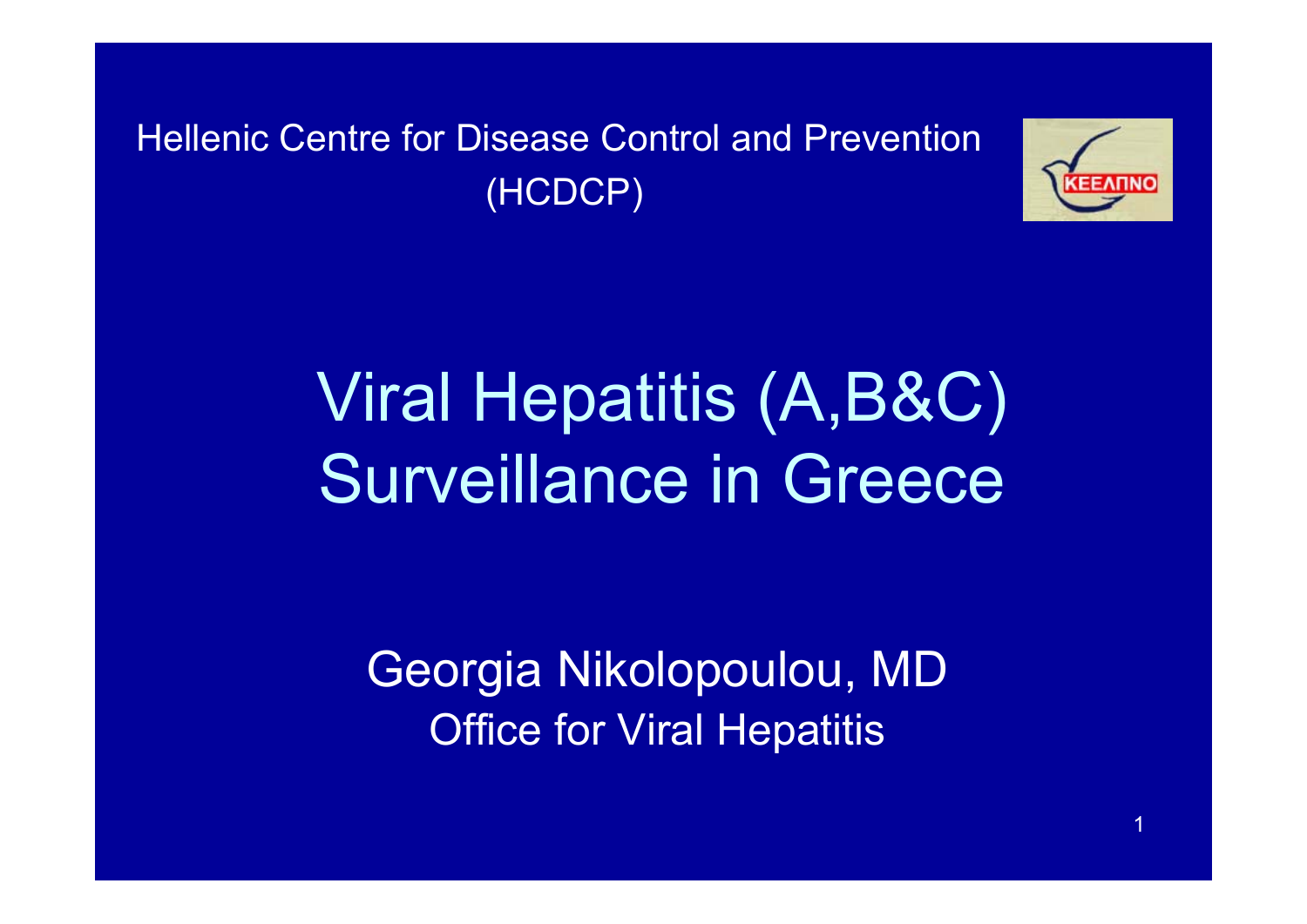## Aims of Infectious Diseases (ID) **Surveillance**

- Identification / management of
	- new cases
	- outbreaks
- Monitor
	- incidence trends
	- $\sim$  $-$  transmission patterns
- Data for Prevention Management
	- $\sim$ – Organization
	- $\mathcal{L}_{\mathcal{A}}$ Development
	- Evaluation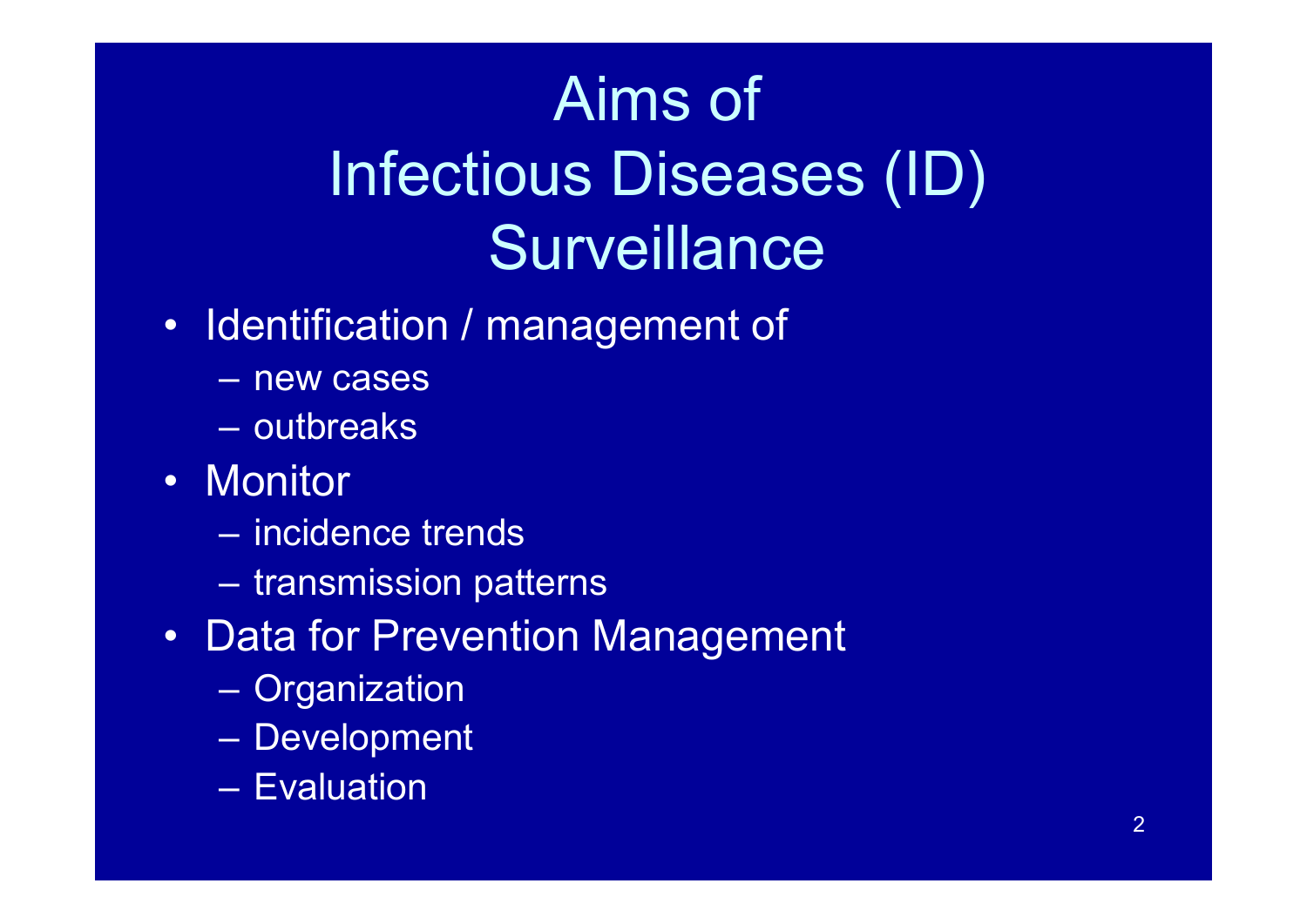## ID Surveillance in Greece (past)

- 1950:
	- $\mathcal{L}_{\mathcal{A}}$  , where  $\mathcal{L}_{\mathcal{A}}$  is the set of the set of the set of the set of the set of the set of the set of the set of the set of the set of the set of the set of the set of the set of the set of the set of the Royal law, code "ΦΕΚ: 262/1950"
	- $\mathcal{L}_{\mathcal{A}}$  , where  $\mathcal{L}_{\mathcal{A}}$  is the set of the set of the set of the set of the set of the set of the set of the set of the set of the set of the set of the set of the set of the set of the set of the set of the mandatory recording of new ID cases
- 1992:
	- Establishment of HCDCP
- 1998
	- $\mathcal{L}_{\mathcal{A}}$  , where  $\mathcal{L}_{\mathcal{A}}$  is the set of the set of the set of the set of the set of the set of the set of the set of the set of the set of the set of the set of the set of the set of the set of the set of the  $-$  Initial attempt on ID surveillance  $\overline{\phantom{a}}$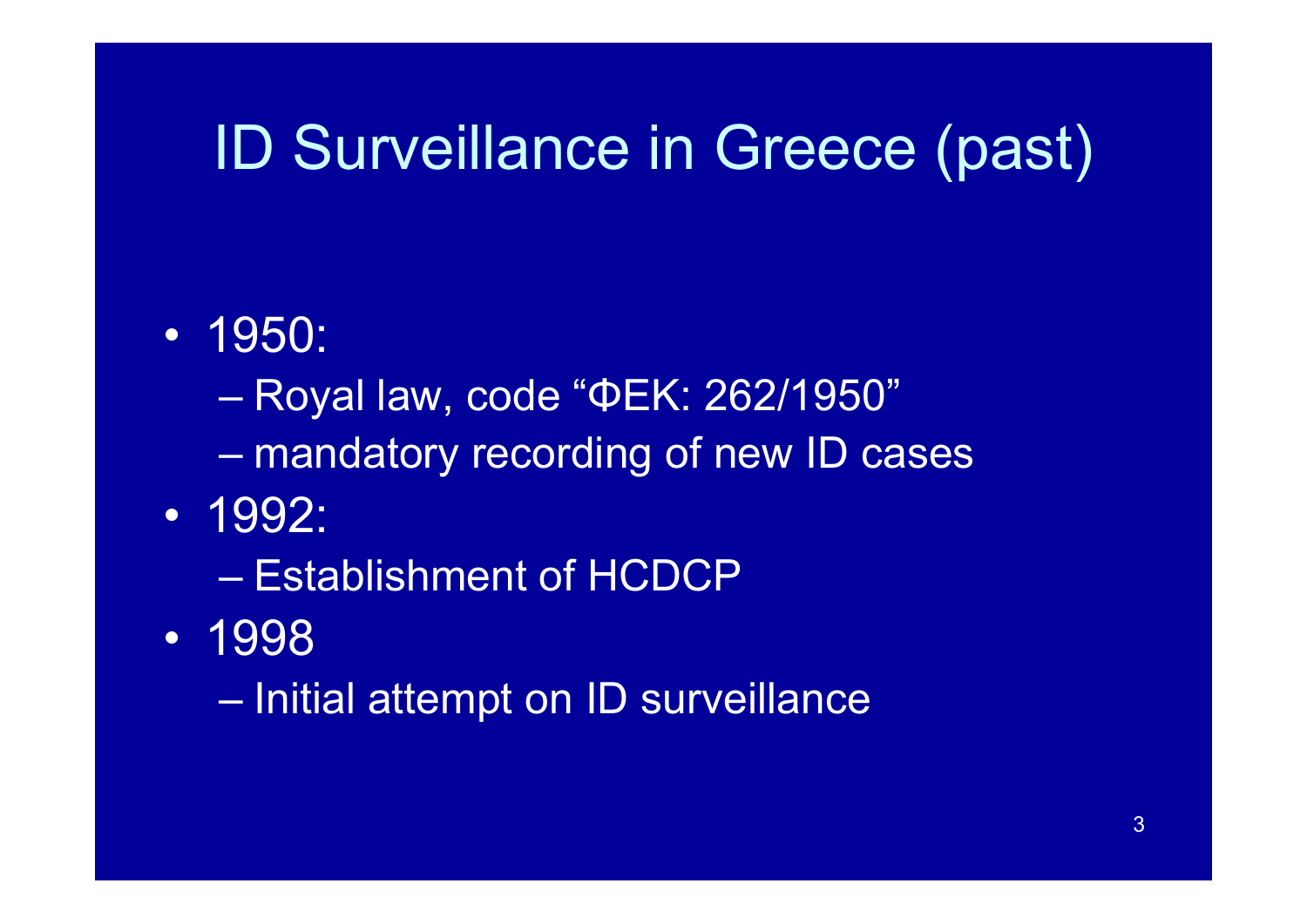## ID Surveillance in Europe



• 19 March 2002 EU Decisions 2002/253/ΕΚ, EU Council – 2119/98/E Κ, EU Parliament

- Definition of:
	- ID case that need notification
	- 41 ID under surveillance
	- Additional bio-terrorist ID under surveillance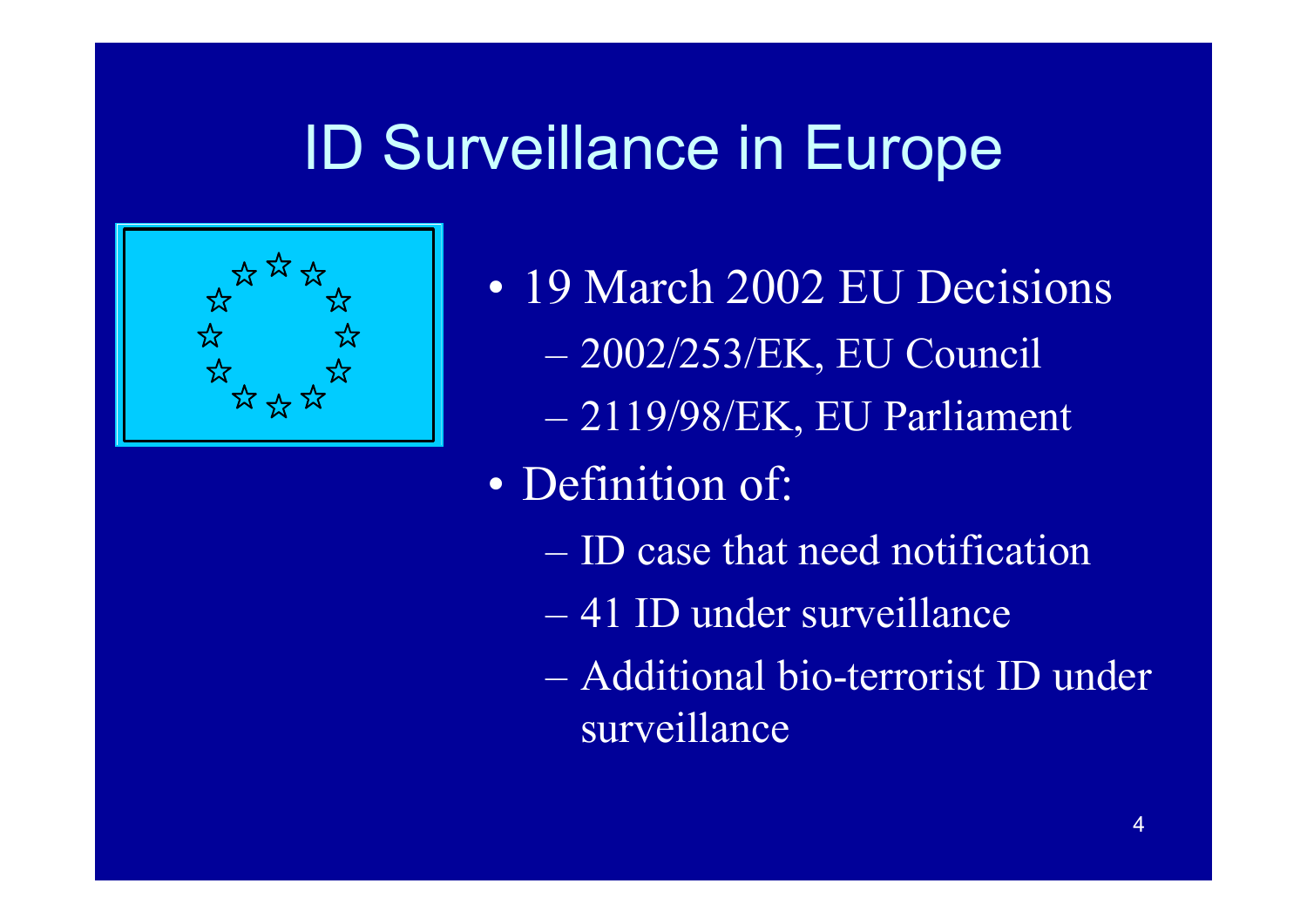### ID Surveillance in Greece (current)

- $\bullet$ Complying with the EU decisions
- 2003:
	- Public law code "3172/2003 ΦΕΚ 197"
	- Epidemiological Surveillance responsibility of **HCDCP**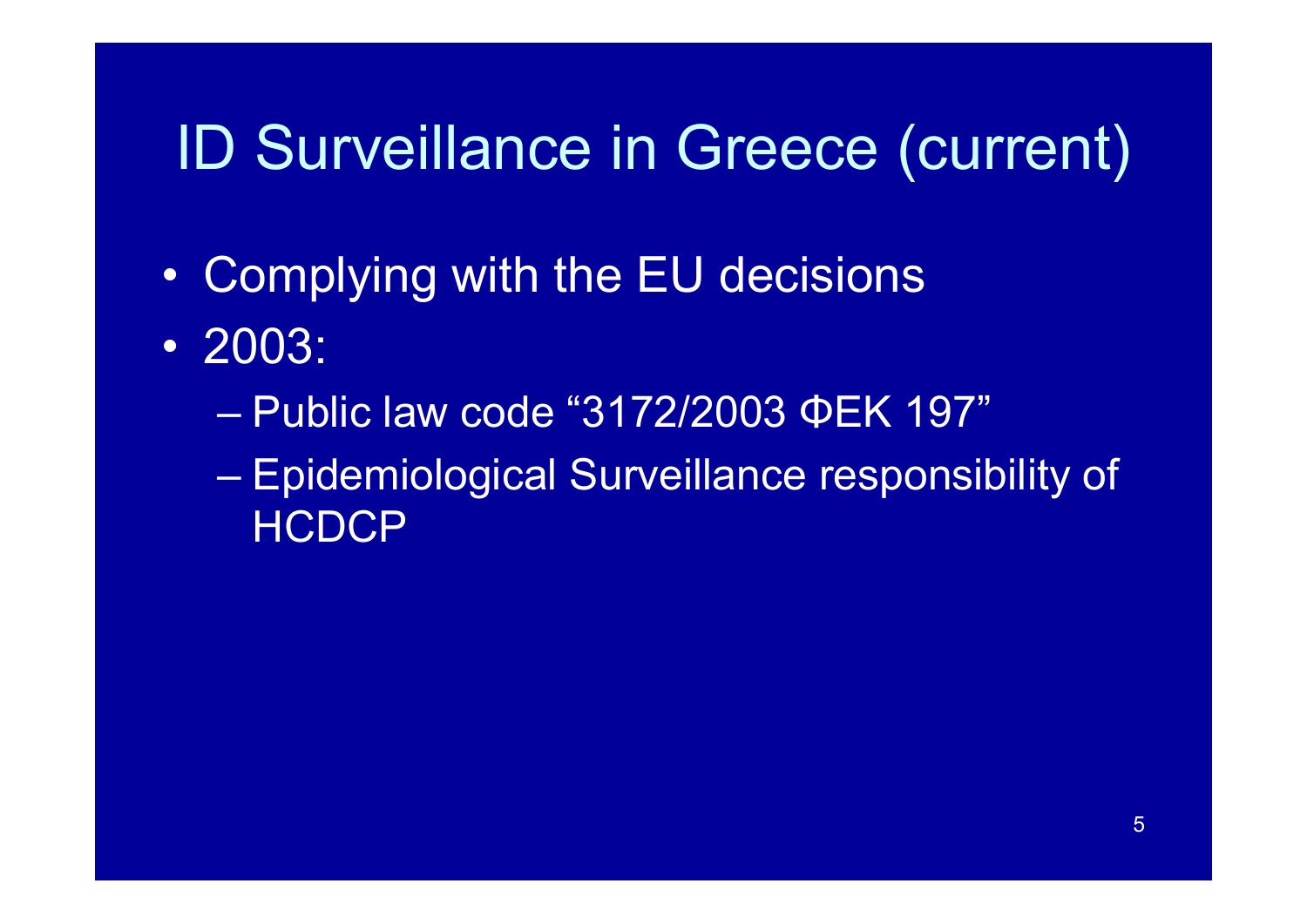## HCDCP 2003

- $\bullet$ • New list of diseases for Mandatory Notification System
- $\bullet$ Case definition of every notifiable ID
- Standardized Notification form
- Weekly reporting
- $\bullet$ Campaign to inform health professionals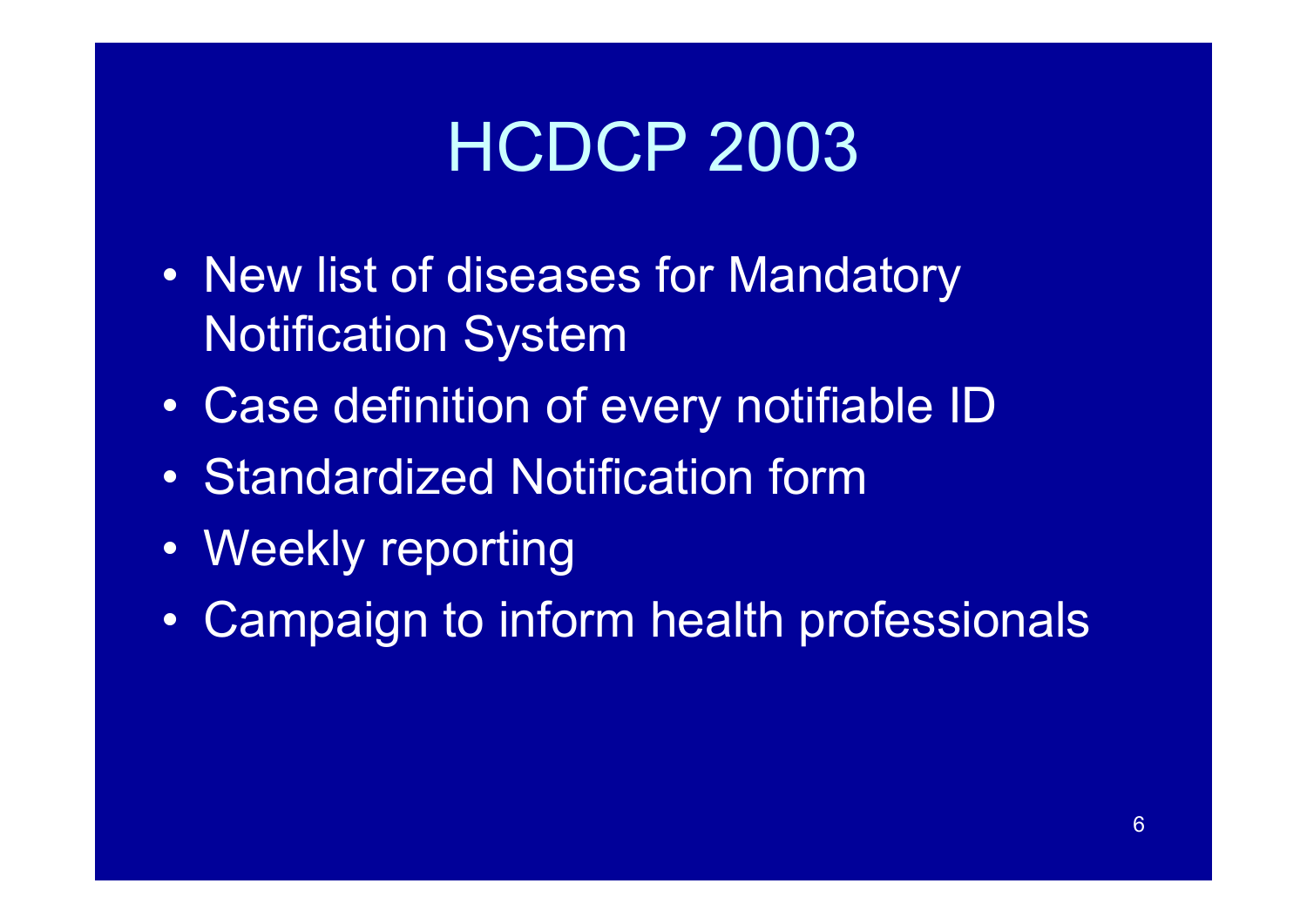## **Standardized Notification form**

- •**Demographics**
- Risk factors
- •**Clinical** characteristics
- Laboratory results

| ΥΠΟΥΡΓΕΙΟ ΥΓΕΙΑΣ ΚΑΙ ΚΟΙΝΩΝΙΚΗΣ ΑΛΛΗΛΕΓΓΥΗΣ     |
|-------------------------------------------------|
| ΚΕΝΤΡΟ ΕΛΕΓΧΟΥ ΕΙΔΙΚΩΝ ΛΟΙΜΩΞΕΩΝ                |
| Τμήμα Επιδημιολογικής Επιτήρησης και Παρέμβασης |
| Mακεδονίας 6-8 · 104 33 Αθήνα                   |

Tn3, 210, 8899, 000 Φαξ: 210.8818.868 · E-mail: epid@keel.org.gr Φαξ για δηλώσεις νοσημάτων: 210.8842.011

#### ΔΕΛΤΙΟ ΔΗΛΩΣΗΣ ΛΟΙΜΩΔΟΥΣ ΝΟΣΗΜΑΤΟΣ - ΥΔ11 ΗΠΑΤΙΤΙΔΑ Α. ΟΞΕΙΑ

| ΣΥΜΠΛΗΡΩΝΕΤΑΙ ΑΠΟ<br>$\frac{1}{2}$<br>Ημερομηνία δήλωσης:<br>Δ/ΝΣΗ ΥΓΕΙΑΣ ΝΟΜΟΥ                                                                                                                                                                                                                                                                                                                                                                                                                                                                                                              |
|----------------------------------------------------------------------------------------------------------------------------------------------------------------------------------------------------------------------------------------------------------------------------------------------------------------------------------------------------------------------------------------------------------------------------------------------------------------------------------------------------------------------------------------------------------------------------------------------|
| Μονάδα υγείας / ιδιώτης<br><b>NOM</b>                                                                                                                                                                                                                                                                                                                                                                                                                                                                                                                                                        |
| που δηλώνει το κρούσμα:<br><b>A I O E N H I</b>                                                                                                                                                                                                                                                                                                                                                                                                                                                                                                                                              |
| 1.1 Επώνυμο:<br><b>▶ Όνομα:</b>                                                                                                                                                                                                                                                                                                                                                                                                                                                                                                                                                              |
| 1.2 Ημ/νία γέννησης:<br>Ή<br>Ηλικία:<br>ετών<br>μηνών<br>ημερών                                                                                                                                                                                                                                                                                                                                                                                                                                                                                                                              |
| (ΒΑΛΤΕ ΣΕ ΚΥΚΛΟ ΑΝΑΛΟΓΩΣ)<br>(ΣΗΜΕΙΩΝΕΤΑΙ ΜΟΝΟ ΕΑΝ ΕΙΝΑΙ<br>1.3 Φύλο:<br>Θήλυ<br>Арреу<br>ΑΓΝΩΣΤΗ Η ΗΜ/ΝΙΑ ΓΕΝΝΗΣΗΣ)                                                                                                                                                                                                                                                                                                                                                                                                                                                                         |
| 1.4 Τόπος κατοικίας: » Νομός:<br>► Πόλη/χωριό:                                                                                                                                                                                                                                                                                                                                                                                                                                                                                                                                               |
| Στοιχεία για<br><b>► Δ/νση:</b><br>$\blacktriangleright$ Tn $\lambda$ .:<br>επικοινωνία:                                                                                                                                                                                                                                                                                                                                                                                                                                                                                                     |
| ΠΑΡΑΓΟΝΤΕΣ ΚΙΝΔΥΝΟΥ                                                                                                                                                                                                                                                                                                                                                                                                                                                                                                                                                                          |
| 2.1 Υπάρχει σύνδεση με άλλο κρούσμα;<br>OXI<br>NAI → Σχέση:                                                                                                                                                                                                                                                                                                                                                                                                                                                                                                                                  |
| Πηγαίνει σχολείο, παιδ.σταθμό, σχολή<br>2.2<br>OXI<br>NAI → Ποιό/ά:<br>ή ζει σε ομαδική διαβίωση;                                                                                                                                                                                                                                                                                                                                                                                                                                                                                            |
| 2.3 Ανήκει σε ειδική πληθυσμιακή ομάδα;<br><b>OXI</b><br>NAI → Ποιά:                                                                                                                                                                                                                                                                                                                                                                                                                                                                                                                         |
| 2.4 Έχει αλλοδαπή εθνικότητα;<br>OXI<br>NAI → Χώρα:                                                                                                                                                                                                                                                                                                                                                                                                                                                                                                                                          |
| ΕΑΝ ΑΛΛΟΔΑΠΟΣ: Eiva:<br>Μετανάστης<br>Ταξιδιώτης<br>Aλλο →                                                                                                                                                                                                                                                                                                                                                                                                                                                                                                                                   |
| Ταξίδεψε πρόσφατα στο εξωτερικό;<br>2.5<br><b>DXI</b><br>NAI → Πού-πότε;<br>(κατά τις 2-6 εβδομ. πριν από έναρξη νόσου)                                                                                                                                                                                                                                                                                                                                                                                                                                                                      |
| 2.6 Εργάζεται σε παιδικό σταθμό;<br>OXI<br>NAI → Пою́:                                                                                                                                                                                                                                                                                                                                                                                                                                                                                                                                       |
| 2.7 Εργάζεται σε χειρισμό τροφίμων;<br>OXI<br>NAI → Πού:                                                                                                                                                                                                                                                                                                                                                                                                                                                                                                                                     |
| 2.8 Έχει χρόνια ηπατοπάθεια;<br>OXI<br>NAI → Ti;                                                                                                                                                                                                                                                                                                                                                                                                                                                                                                                                             |
| Ημερομηνία<br>2.9 Εμβολιασμός για Ηπ. Α;<br>OXI<br>NAI ><br>$\rightarrow$ Api $\theta$ . δόσεων:<br><b>τελευταίας δόσης:</b> [1]/[1]/[1]                                                                                                                                                                                                                                                                                                                                                                                                                                                     |
| KAINIKA XAPAKTHPIETIKA<br>ΣΥΜΠΛΗΡΩΝΕΤΑΙ ΑΠΟ Δ/ΝΣΗ ΥΓΕΙΑΣ Ή ΚΕΕΛ                                                                                                                                                                                                                                                                                                                                                                                                                                                                                                                              |
| <b>ΑΦΗΣΤΕ ΚΕΝΟ</b><br>3.1 Ημ/νία έναρξης συμπτωμάτων:<br>Επιβεβαιωμένο<br>$1/\sqrt{1+\frac{1}{2}}$<br>Κατάταξη                                                                                                                                                                                                                                                                                                                                                                                                                                                                               |
| Πιθανό<br>κρούσματος:<br><b>DXI</b><br>3.2 Νοσηλεία σε Νοσοκομείο;<br>NA1                                                                                                                                                                                                                                                                                                                                                                                                                                                                                                                    |
| > Ημ/νία εισαγωγής:<br>ΕΑΝ ΝΟΣΗΛΕΙΑ:<br>▶ Νοσοκομείο:                                                                                                                                                                                                                                                                                                                                                                                                                                                                                                                                        |
| 3.4 Κεραυνοβόλος οξεία ηπατίτιδα;<br><b>NAI</b><br><b>DXI</b><br>NAI<br>OXI<br>3.3 1ктерос;                                                                                                                                                                                                                                                                                                                                                                                                                                                                                                  |
| Ακόμη ασθενής<br>3.5 Έκβαση:<br>'laon<br>Θάνατος - Ημ/νία θανάτου:<br>$\left\lfloor \frac{1}{2} \right\rfloor + \left\lfloor \frac{1}{2} \right\rfloor + \left\lfloor \frac{1}{2} \right\rfloor + \left\lfloor \frac{1}{2} \right\rfloor + \left\lfloor \frac{1}{2} \right\rfloor + \left\lfloor \frac{1}{2} \right\rfloor + \left\lfloor \frac{1}{2} \right\rfloor + \left\lfloor \frac{1}{2} \right\rfloor + \left\lfloor \frac{1}{2} \right\rfloor + \left\lfloor \frac{1}{2} \right\rfloor + \left\lfloor \frac{1}{2} \right\rfloor + \left\lfloor \frac{1}{2} \right\rfloor + \left\lf$ |
| Υπογραφή (& σφραγίδα):<br>► Ο/η θεράπων ιατρός:                                                                                                                                                                                                                                                                                                                                                                                                                                                                                                                                              |
| ▶ Τηλέφωνα για συνεννόηση:                                                                                                                                                                                                                                                                                                                                                                                                                                                                                                                                                                   |
| EPTAETHPIAKA EYPHMATA                                                                                                                                                                                                                                                                                                                                                                                                                                                                                                                                                                        |
| Ολικό anti-HAV:<br>$H\pi$ . A<br><b>OET</b><br><b>ATN</b><br>4.2 anti-HAV lgM:<br>APN<br>4.1<br><b>APN</b><br><b>OET</b><br><b>AFN</b>                                                                                                                                                                                                                                                                                                                                                                                                                                                       |
| $H\pi$ . B<br>4.3 HBsAg:<br>APN<br>AFN<br>4.4 anti-HBc lgM:<br>APN<br><b>AFN</b><br><b>OET</b><br><b>OFT</b>                                                                                                                                                                                                                                                                                                                                                                                                                                                                                 |
| $H\pi$ . C<br>4.5<br>anti-HCV (EIA):<br>APN<br><b>OET</b><br>AFN<br>Άλλο εύρημα:<br>4.6                                                                                                                                                                                                                                                                                                                                                                                                                                                                                                      |
| Υπογραφή (& σφραγίδα):<br>4.8 SGPT/ALT (U/L):<br>BIOXIN. 4.7 SGOT/AST (U/L):                                                                                                                                                                                                                                                                                                                                                                                                                                                                                                                 |
| ► Ο/η εργαστηριακός ιατρός:                                                                                                                                                                                                                                                                                                                                                                                                                                                                                                                                                                  |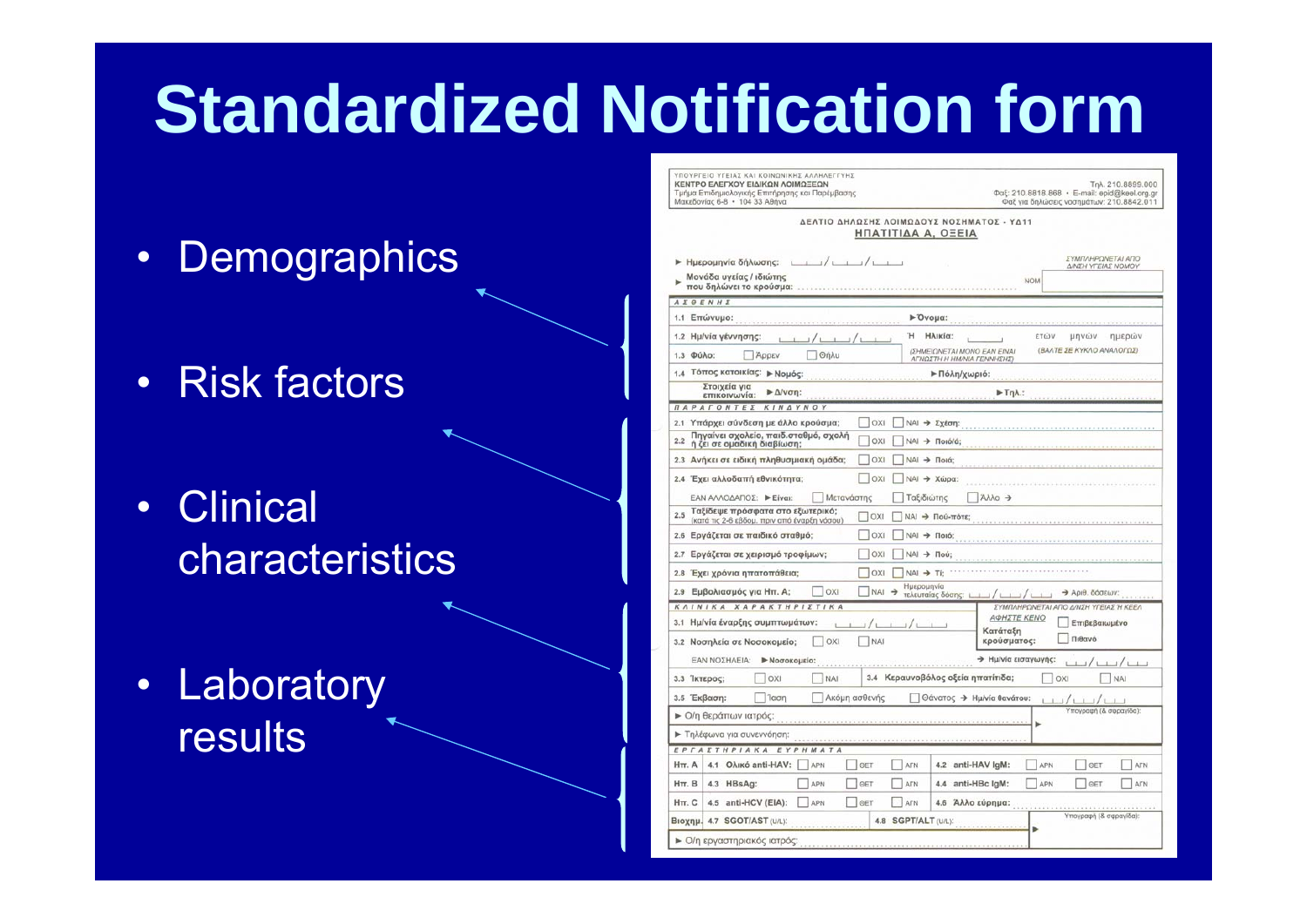### Surveillance flow chart

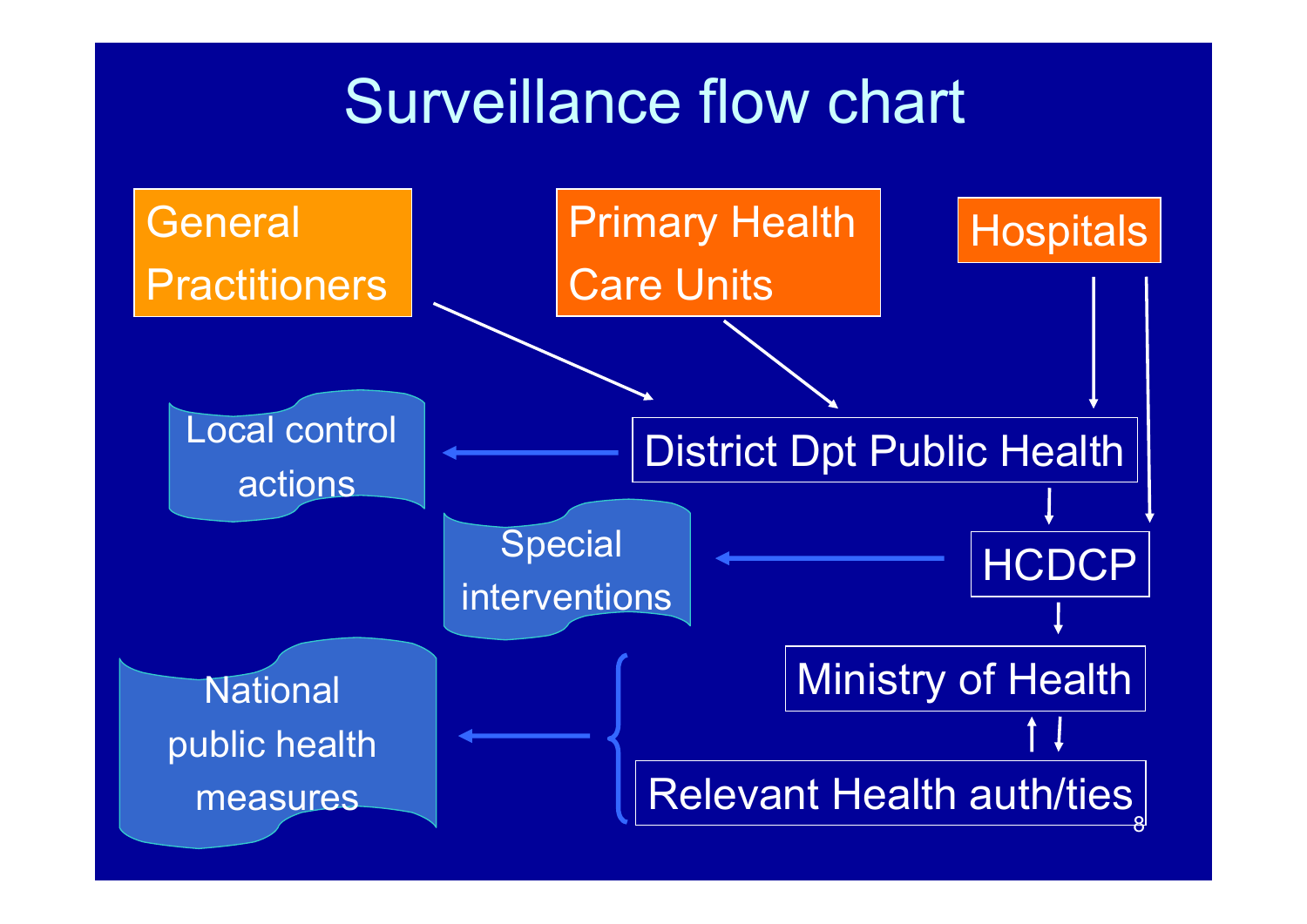## Problems

- $\bullet$ • Physician Compliance
- $\bullet$ Data quality
- $\bullet$ • Inappropriate concept of involved health personnel
	- Additional Clerkship work
	- and not

 $-$  Information that will guide rational action towards **↓ ID**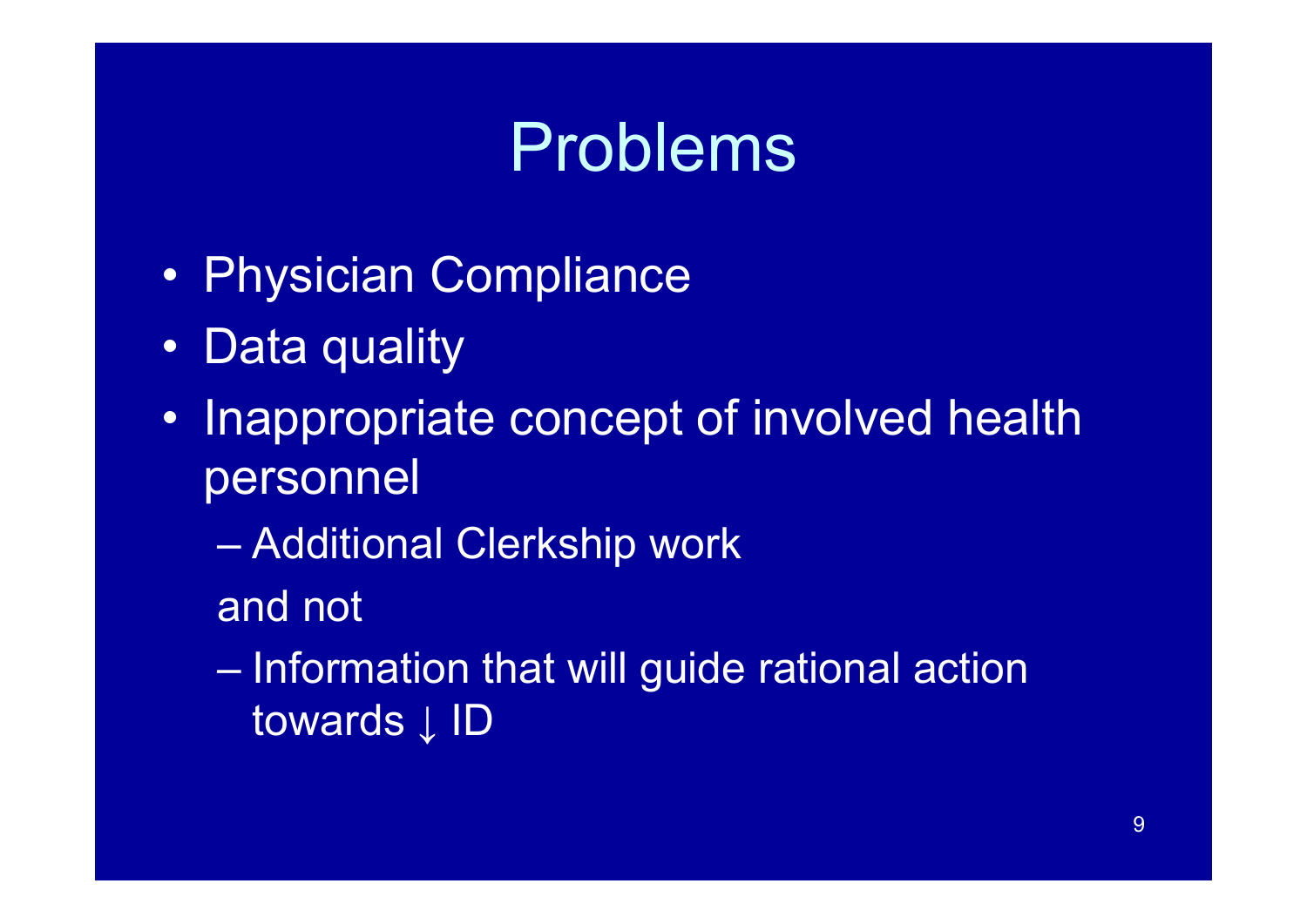$\bullet$ • Surveillance of Viral Hepatitis in Greece is based on the mandatory notification system.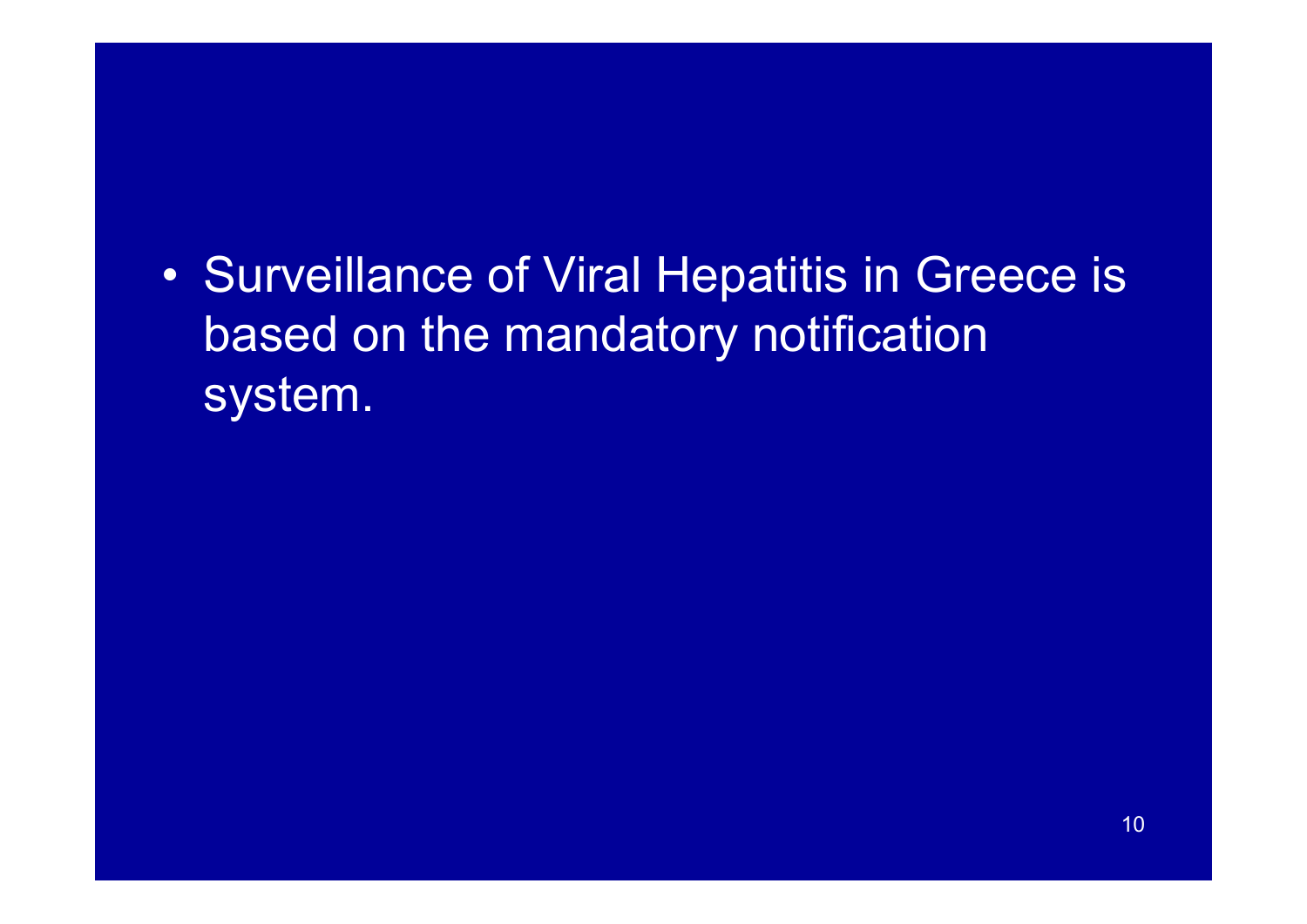Acute Hepatitis A (a-HepA)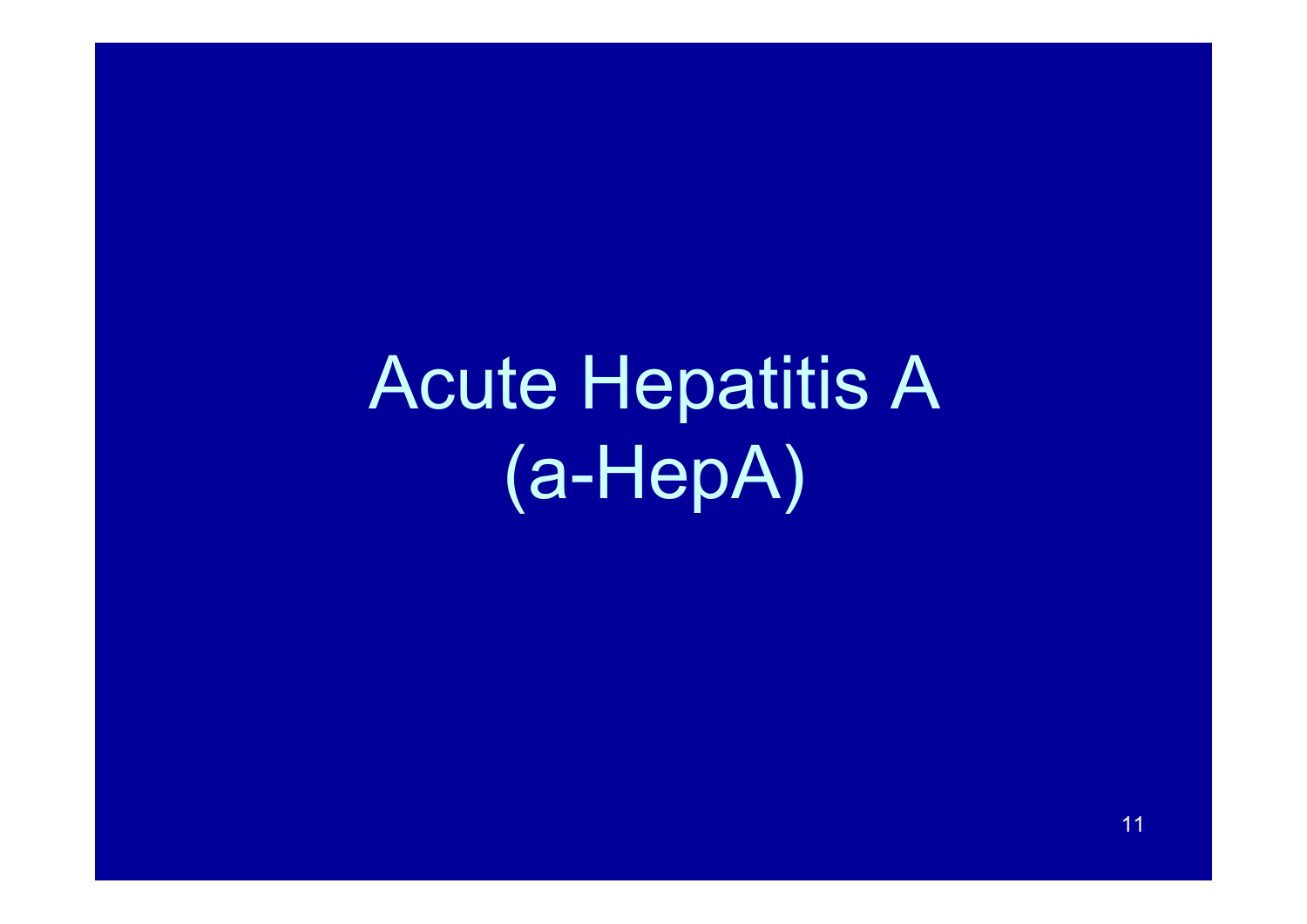## a-HepA - Clinical criteria®

Acute illness with:

- • Discrete onset of symptoms (e.g. fatigue, abdominal pain, loss of appetite, intermittent nausea, vomiting) **and**
- • Jaundice **or** elevated serum aminotransferase levels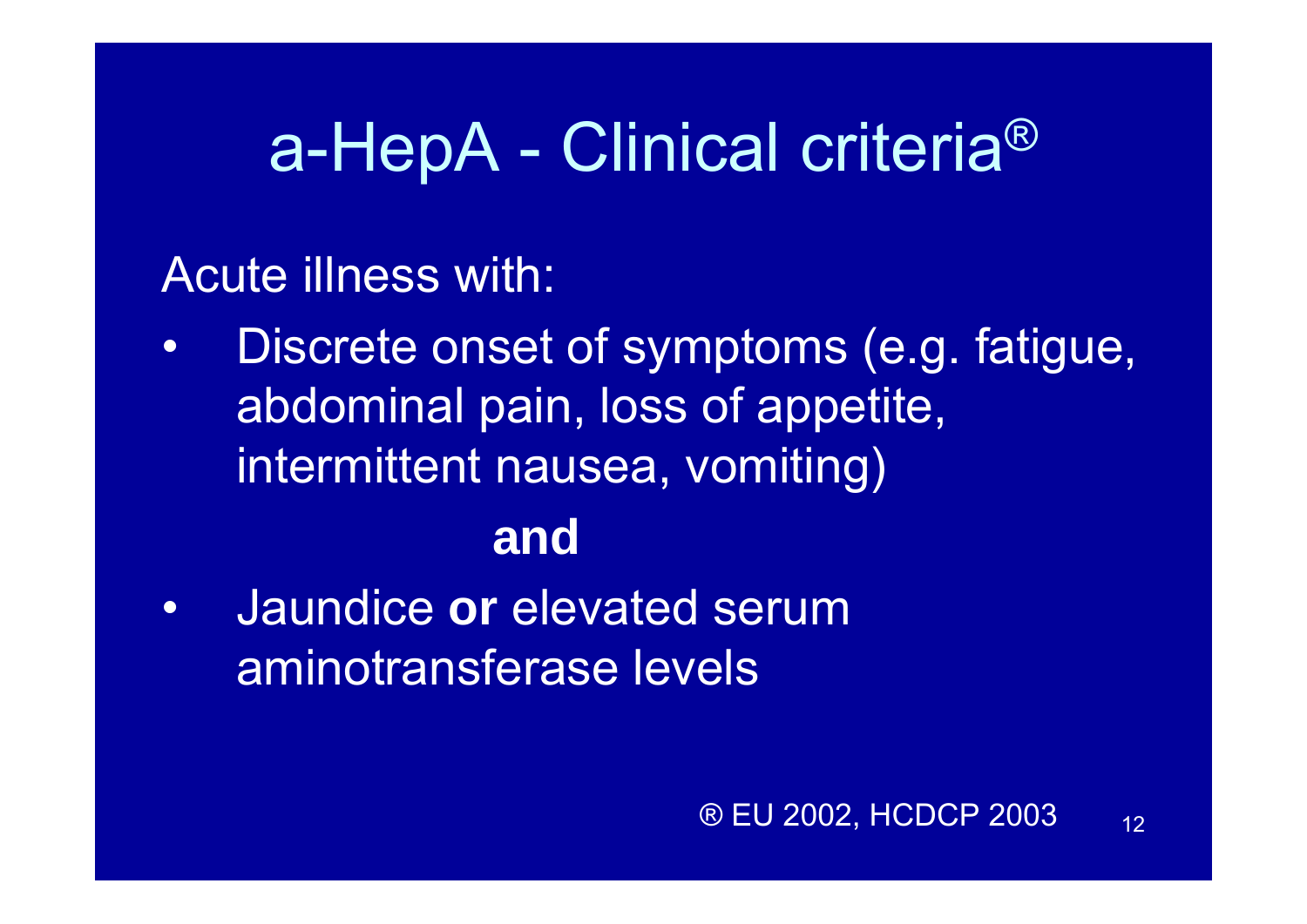### a-HepA - Lab criteria®

- IgM anti-HAV positive or
- HAV RNA positive
	- or
- $\bullet$ • Detection of HAV antigen in stools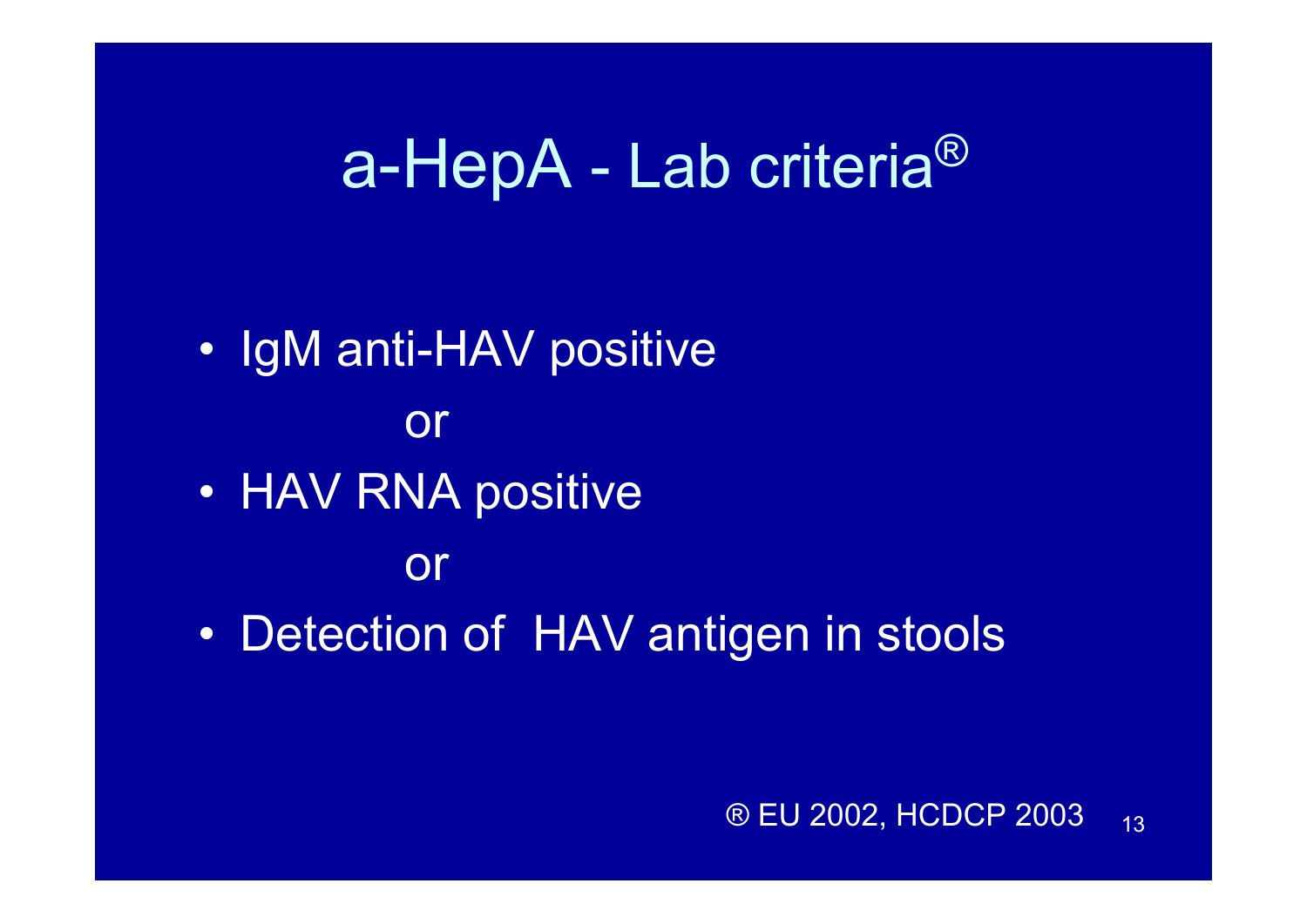## a-HepA, Case Classification ®

### • **Confirmed:**

- meets the clinical case definition and
- $\mathcal{L}_{\mathcal{A}}$  $-$  is laboratory confirmed

### • **Probable**:

- meets the clinical case definition and
- has epidemiologic link to a case of a-HepA

#### Limitation:

The case definition doesn't include asymptomatic cases which are IgM anti-HAV positive.

#### 14® EU 2002, HCDCP 2003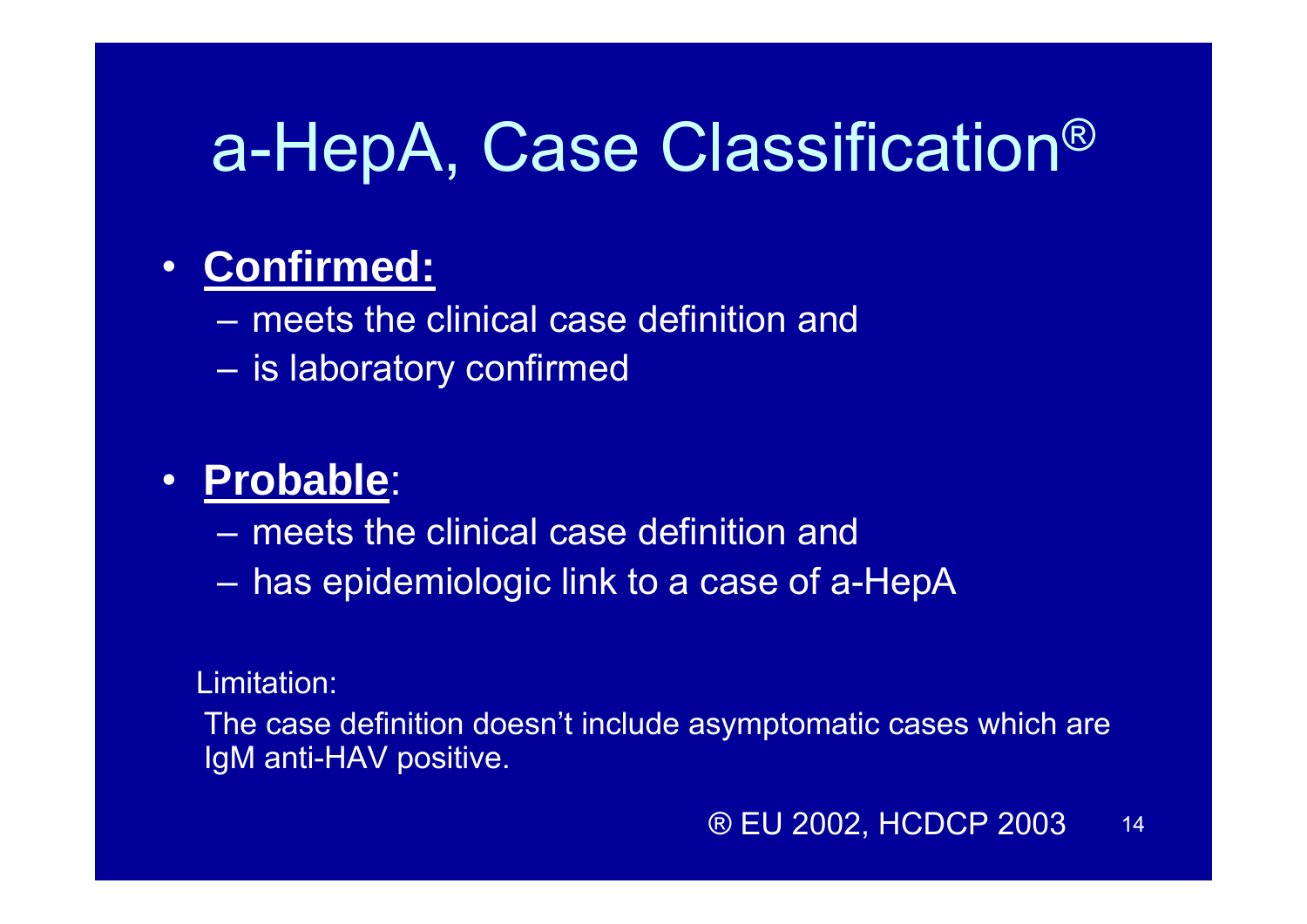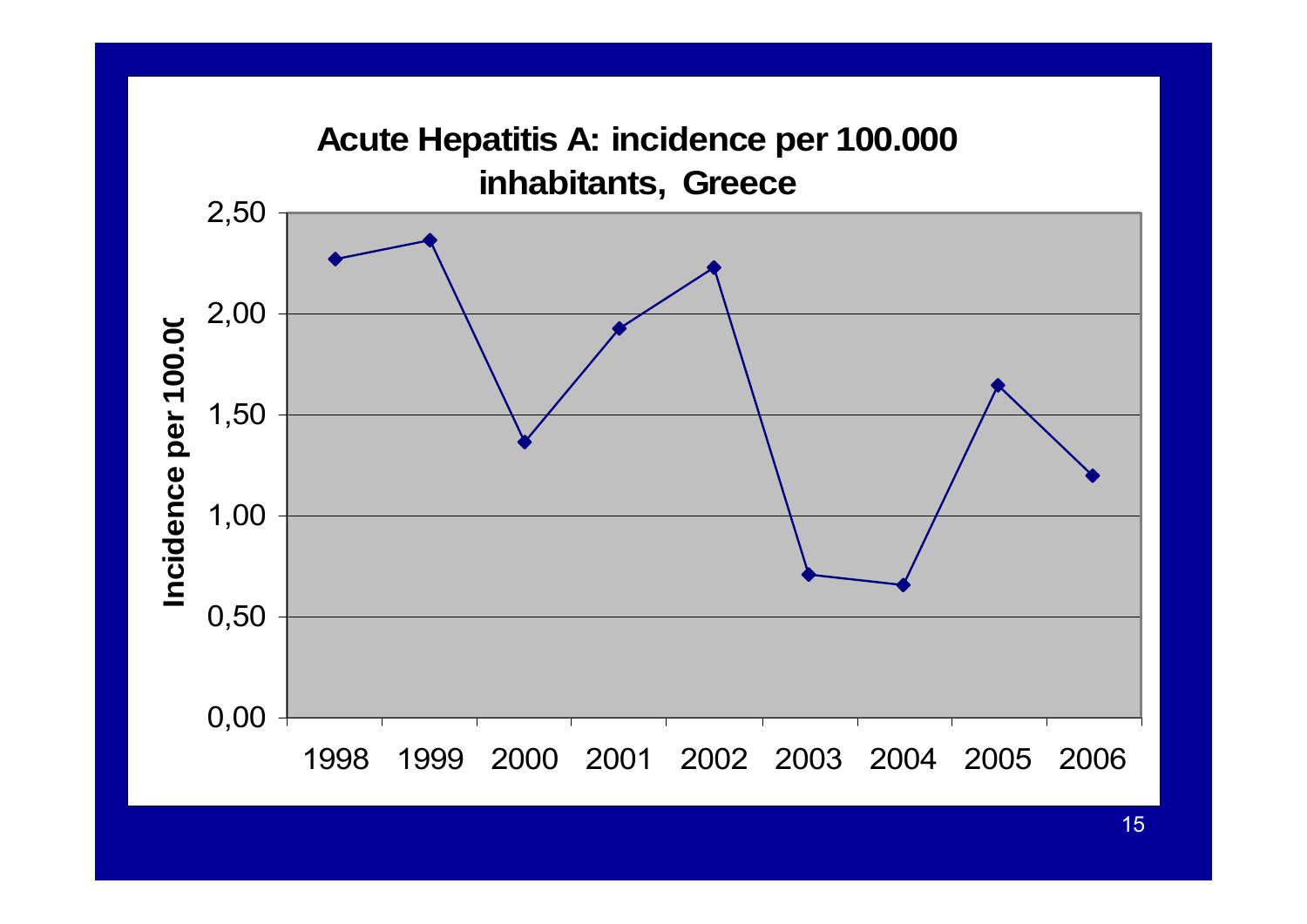### **Acute Hepatitis A: incidence / age group**

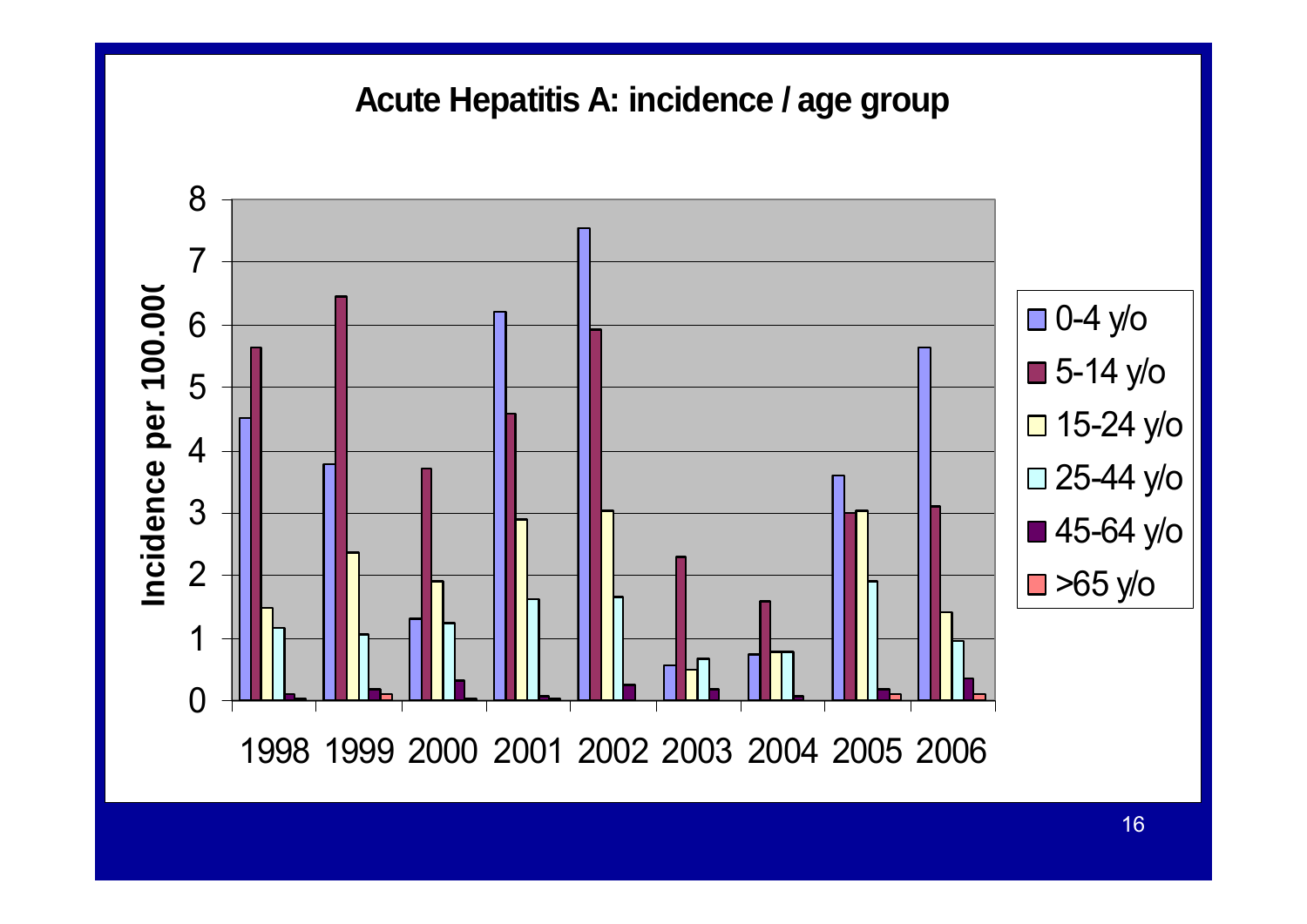### Acute Hepatitis A: 1998-2006 Mean annual incidence / geographical region



**Patient residence** Patient residence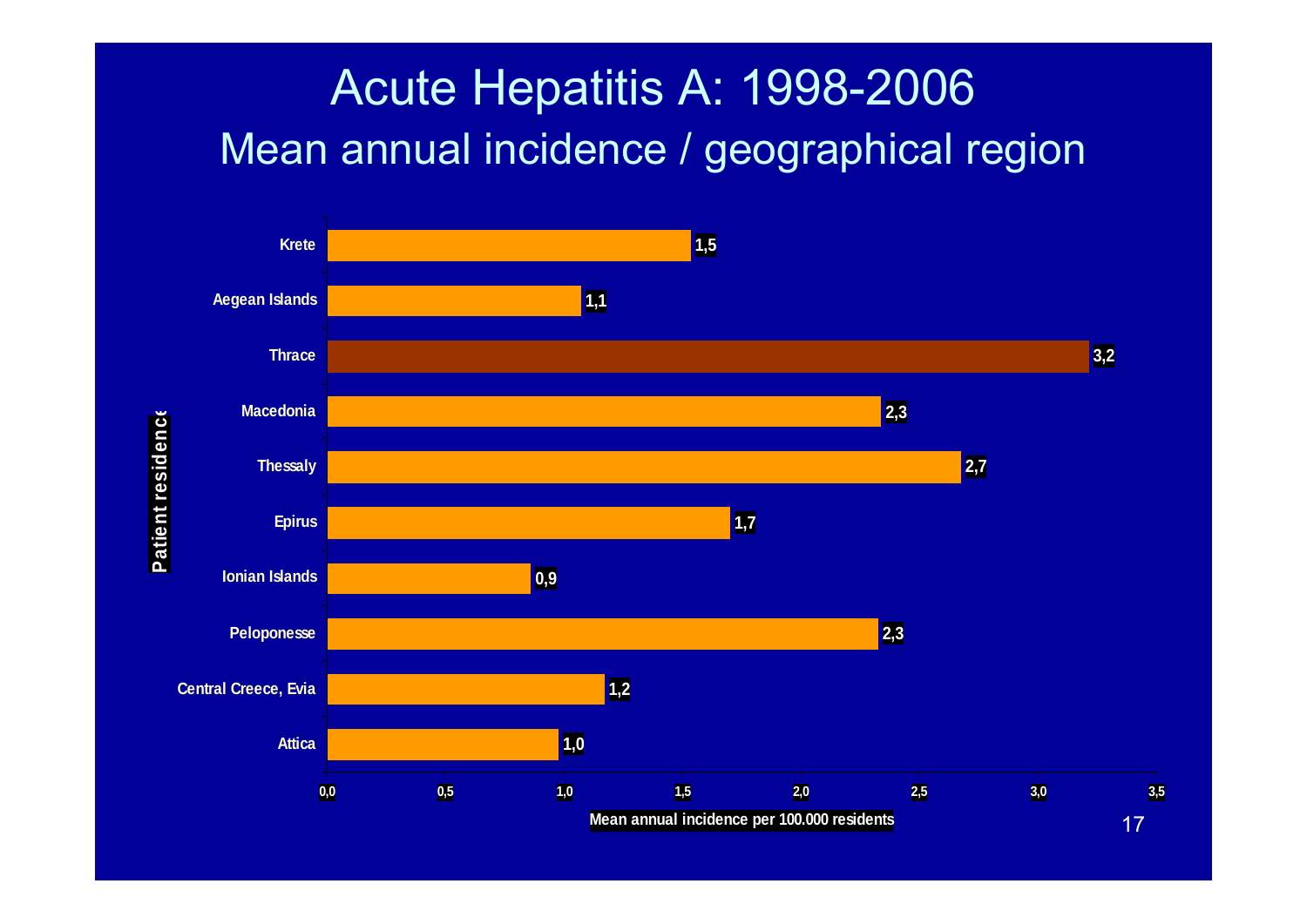Acute Hepatitis B (a-HepB)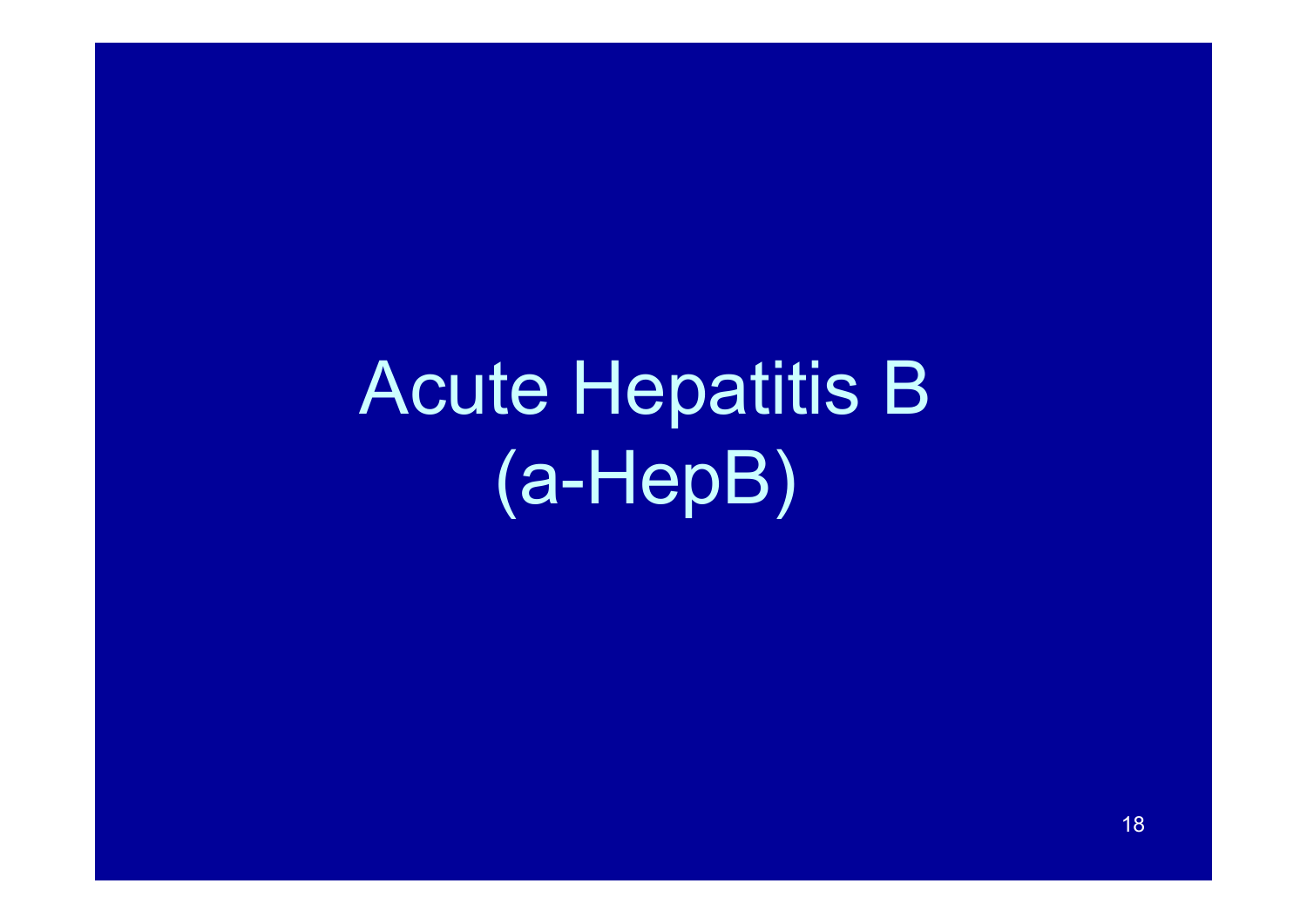## a-HepB - Clinical criteria®

An acute illness with:

- $\bullet$  Discrete onset of symptoms (e.g. fatigue, abdominal pain, loss of appetite, intermittent nausea, vomiting) **and**
- Jaundice **or** elevated serum aminotransferase levels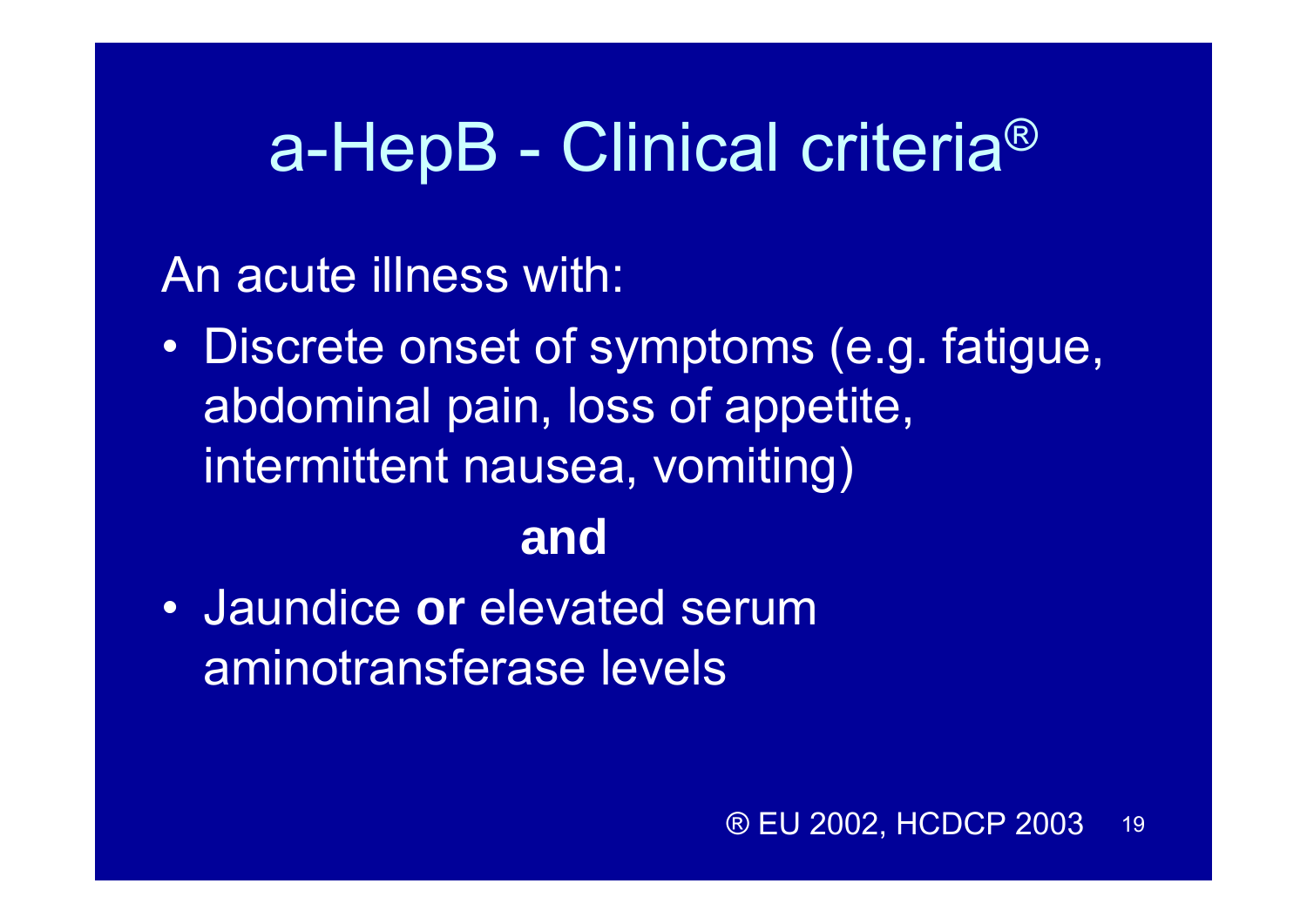## a-HepB - Lab criteria®

- IgM anti-HBc positive or
- HBV DNA positive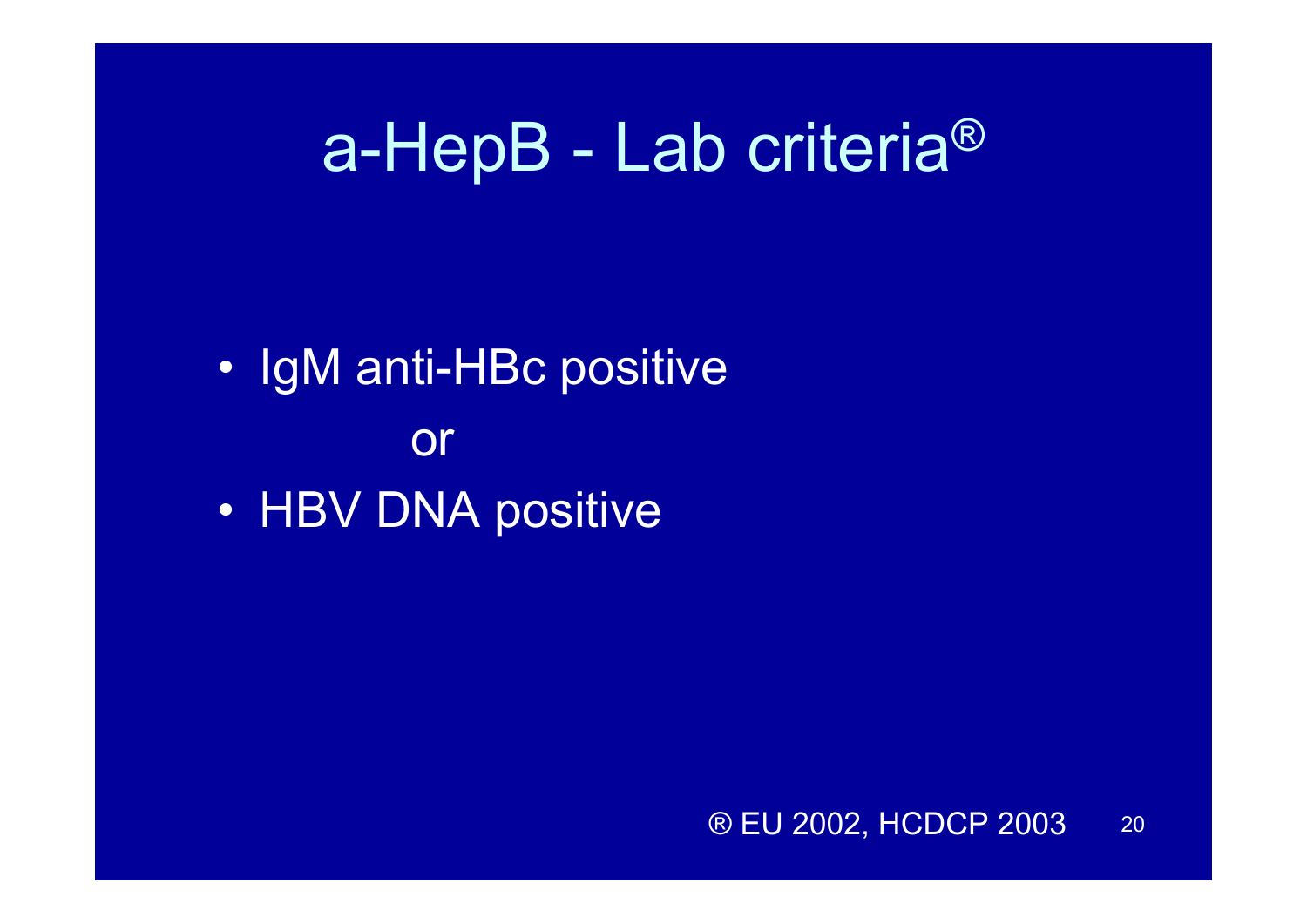## a-HepB, Case Classification ®

### • **Confirmed**:

- meets the clinical criteria and
- $-$  is laboratory confirmed

### • **Probable**:

- meets the clinical criteria and
- has positive HBsAg.

#### Limitations:

- •HBsAg +, asymptomatic infants<12 m/o: should notified
- • Other asymptomatic cases, anti-HBc IgM + or HBsAg +: should not notified

#### 21® EU 2002, HCDCP 2003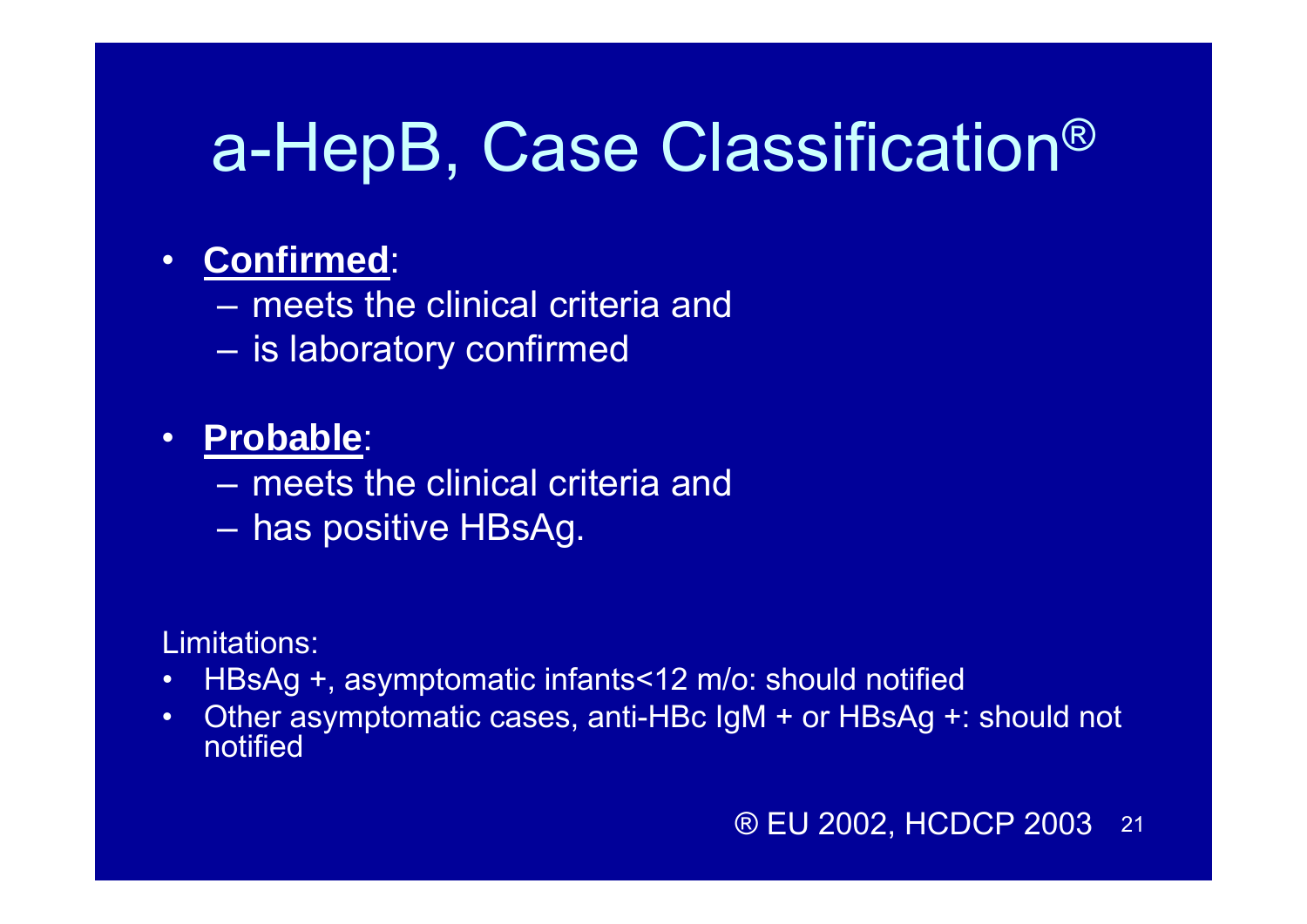### **Acute Hepatitis B: incidence per 100.000 inhabitants, Greece**

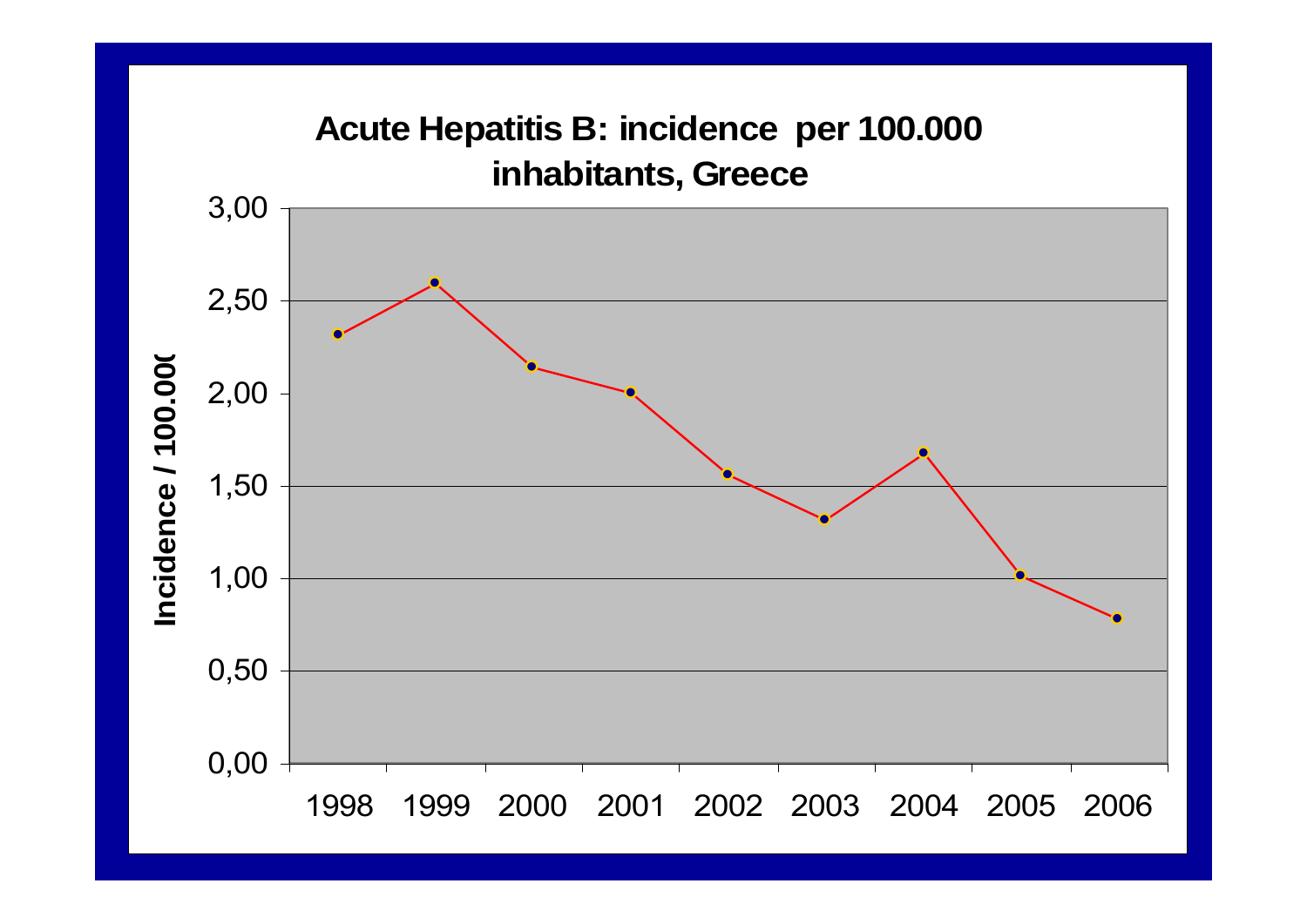### **Acute Hepatitis B: incidence / age group**

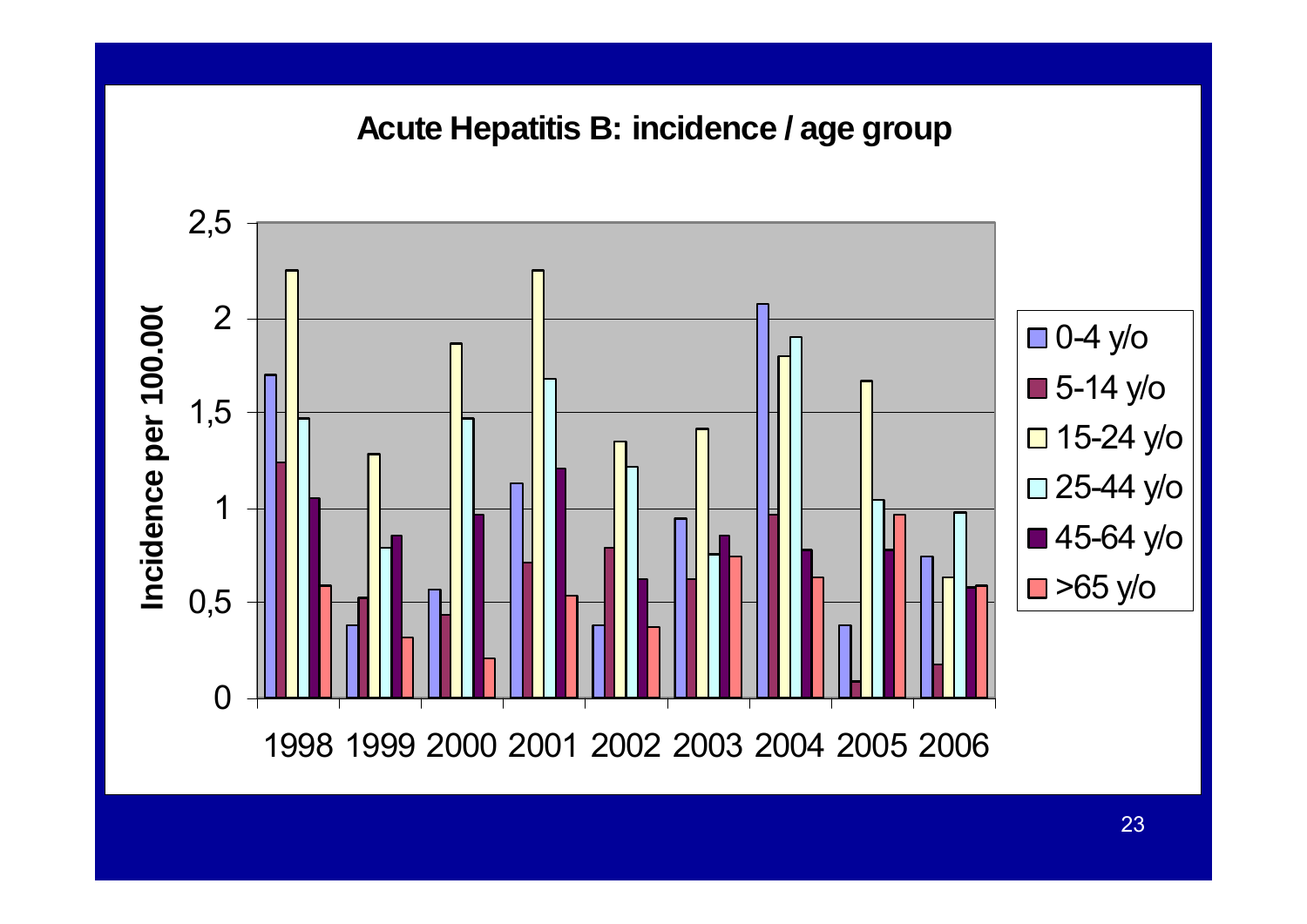### Acute Hepatitis B: 1998-2006 Mean annual incidence/geographical region



24

**Patients residenc**

**e**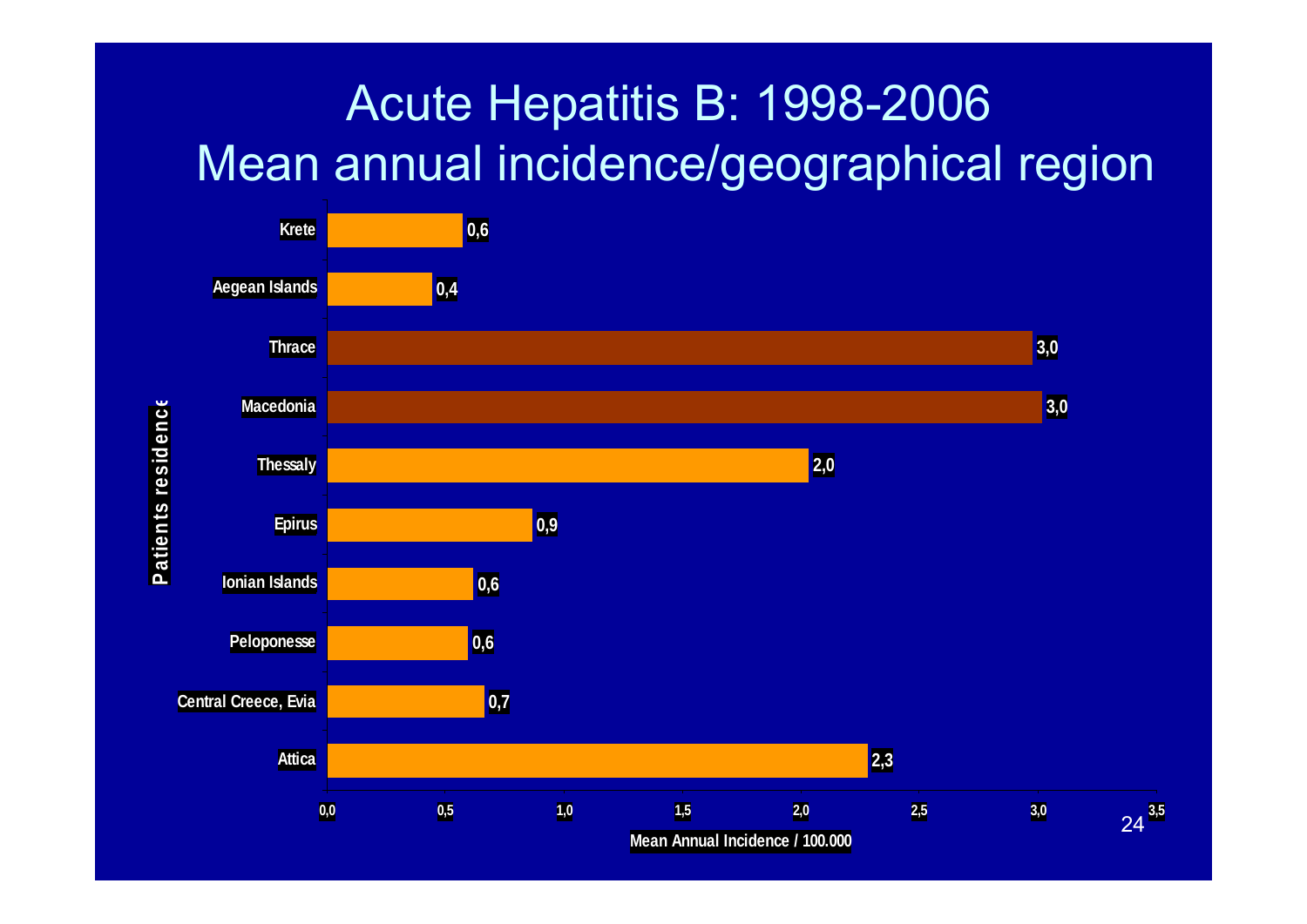#### **Acute Hepatitis B: Average cases/year 2004-2006, Greece**

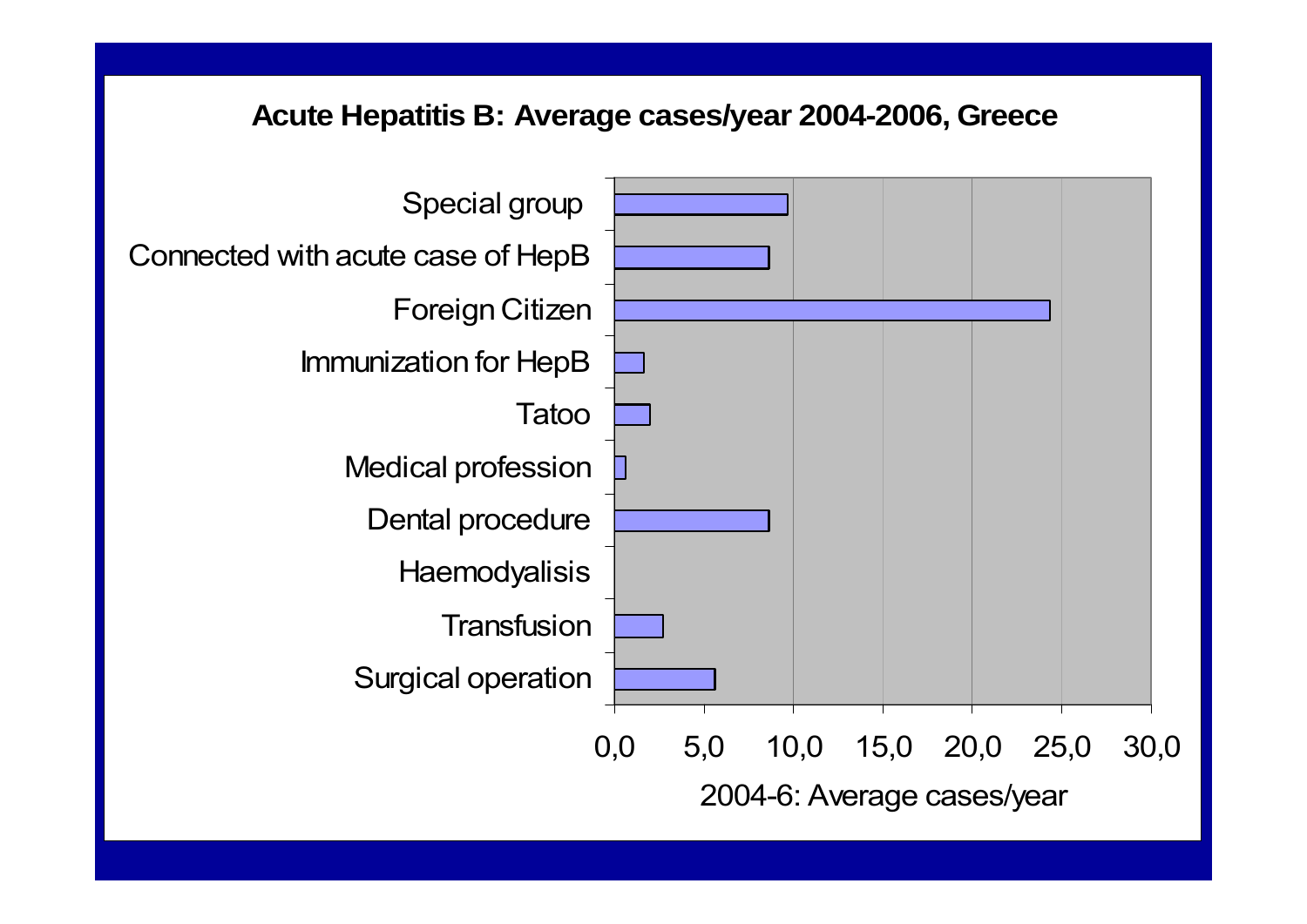## **Hepatitis C**

- 1.**Acute**
- 2. Asymptomatic/confirmed by anti-HCV, 1<sup>st</sup> diagnosis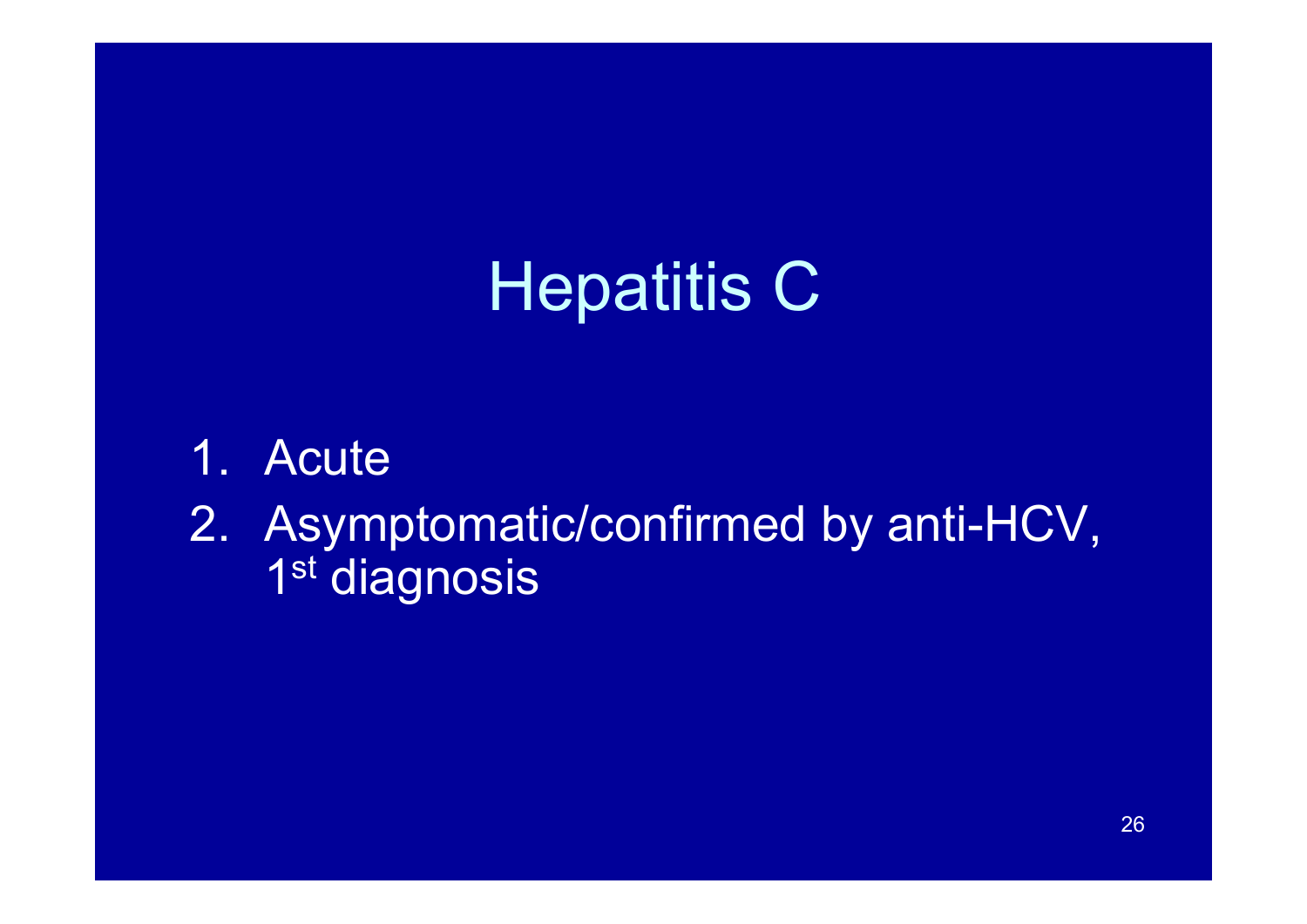Acute Hepatitis C (a-HepC)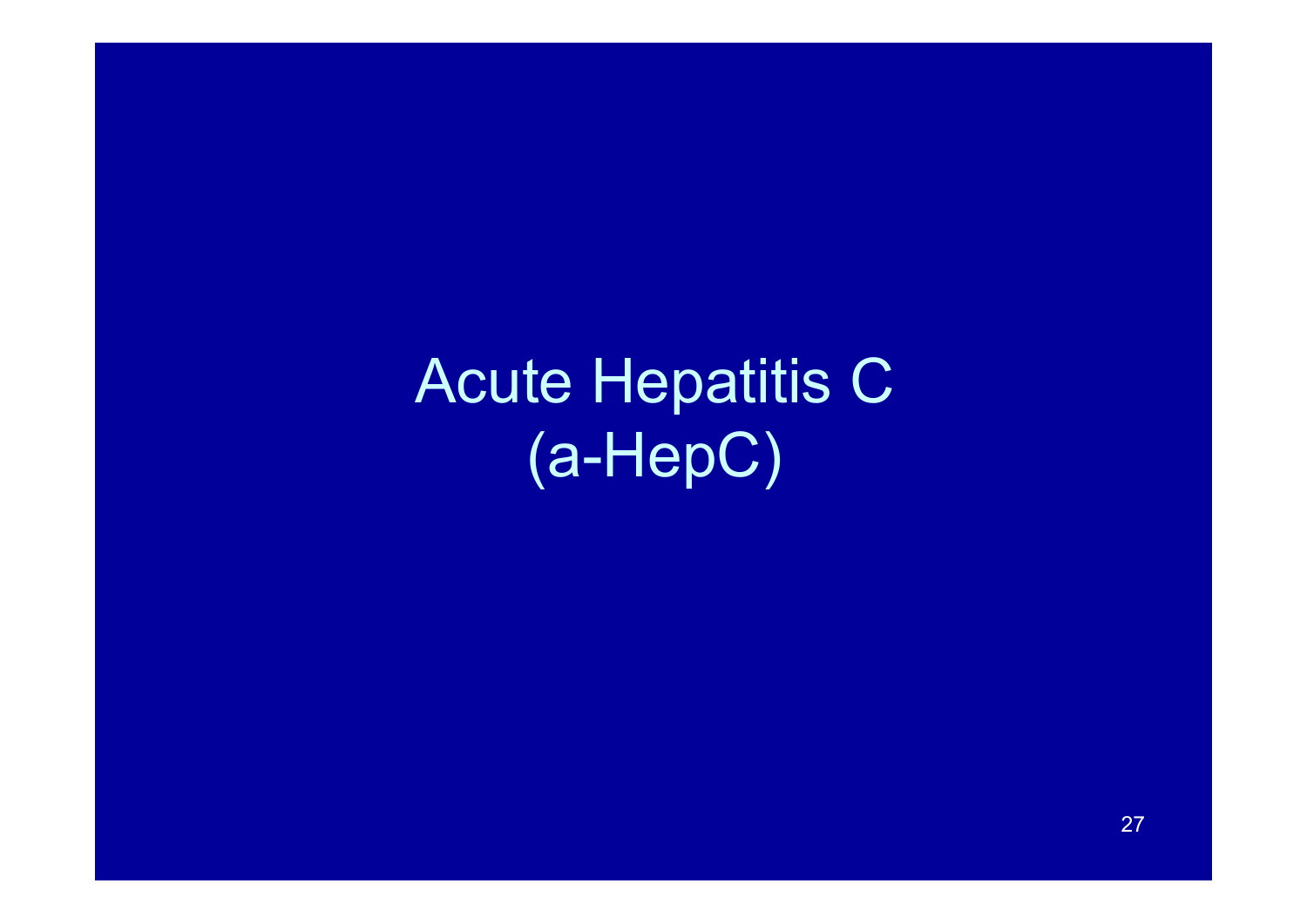### a-HepC - Clinical criteria®

An acute illness with:

 $\bullet$  Discrete onset of symptoms (e.g. fatigue, abdominal pain, loss of appetite, intermittent nausea, vomiting)

### **and**

• Jaundice **or** elevated serum aminotransferase levels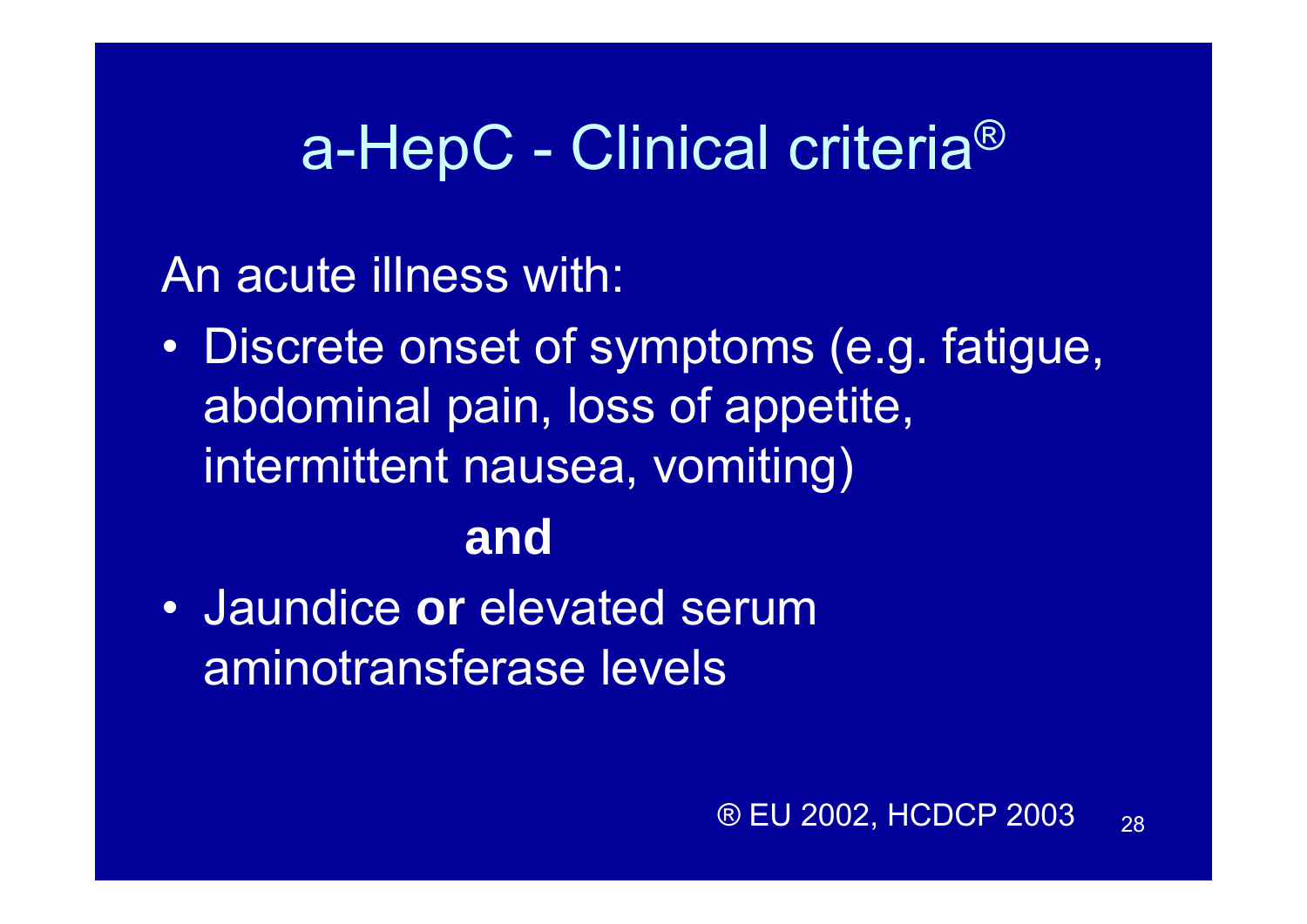## a-HepC - Lab criteria®

- $\bullet$ • Anti-HCV positive and
- IgM anti-HAV negative and
- IgM anti-HBc negative

or

 $\bullet$ • HCV RNA positive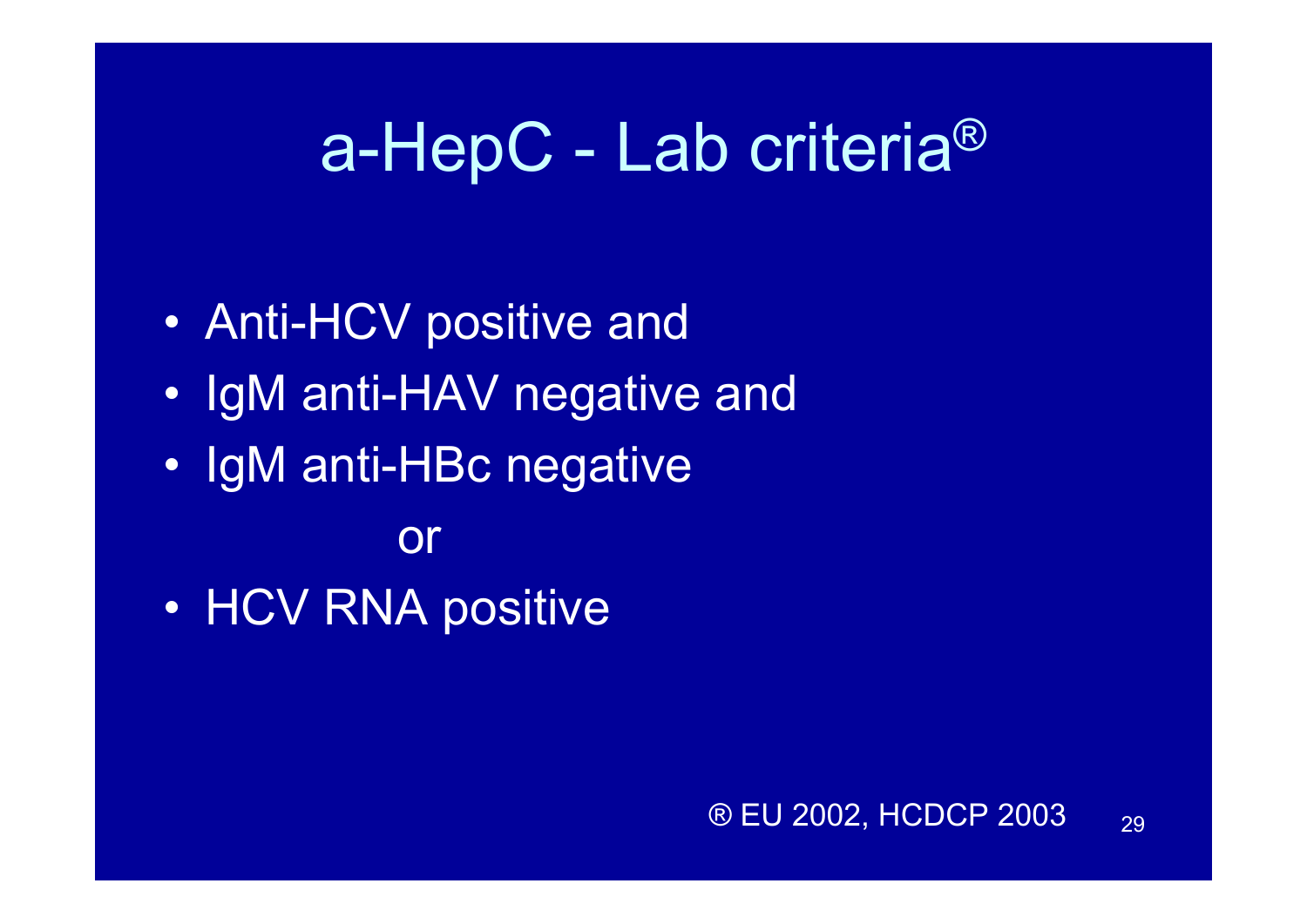## a-HepC, Case Classification ®

### • **Confirmed**:

– meets the clinical criteria and – is laboratory confirmed

# • **Probable:**

– n/a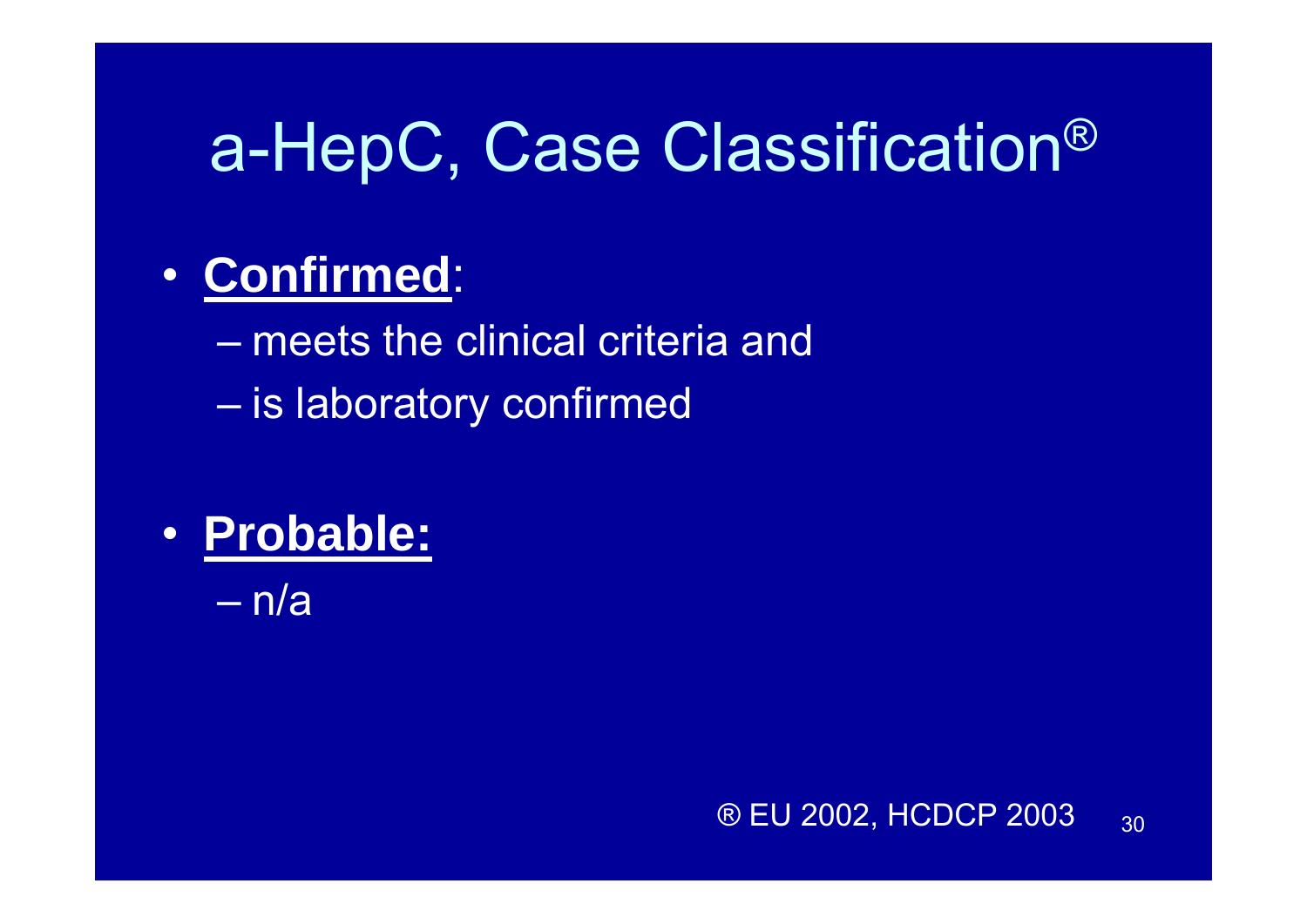# Asymptomatic Confirmed by anti-HCV (+) 1st diagnosis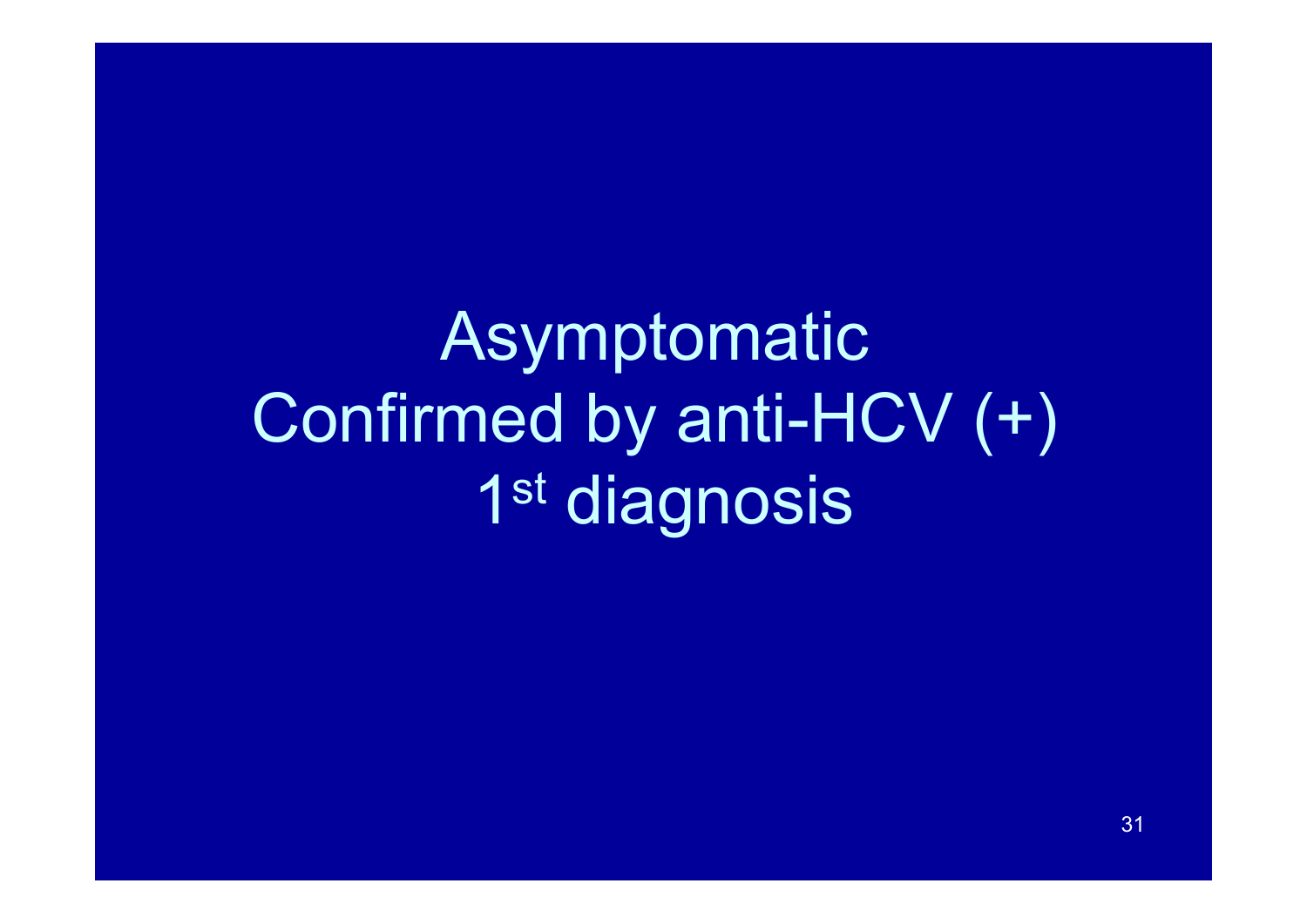## Newly diagnosed as-HepC, Clinical criteria

### Asymtomatic= no clinical manifestations

- May have chronic liver disease ranging from
	- Mild
	- Severe (cirrhosis, cancer)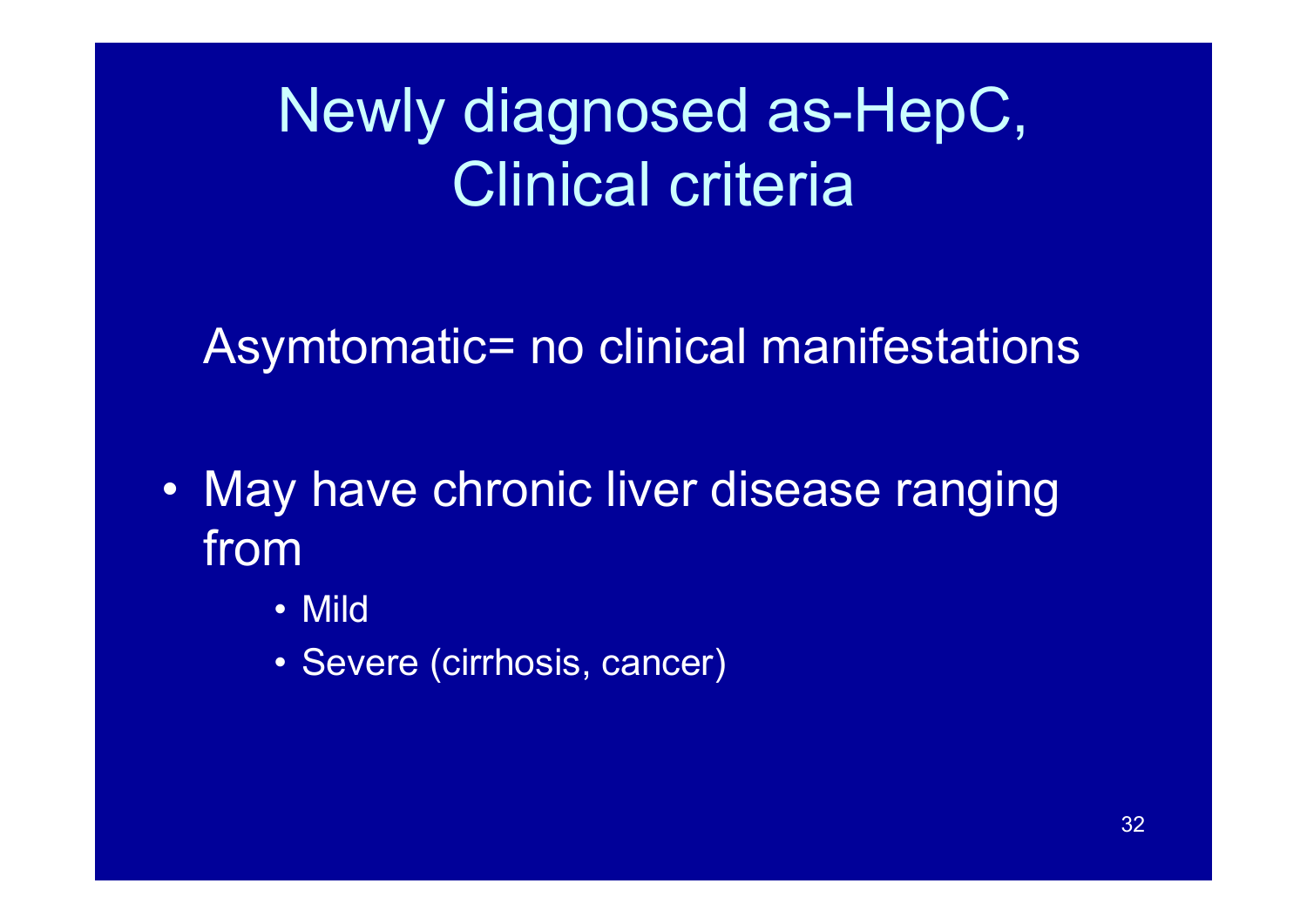# Newly diagnosed as-HepC, Lab criteria

- Anti-HCV positive (repeat reactive) by EIA, and
- Verified by an additional assay p.e
	- RIBA or
	- RT-PCR for HCV RNA

### OR

• HCV RNA positive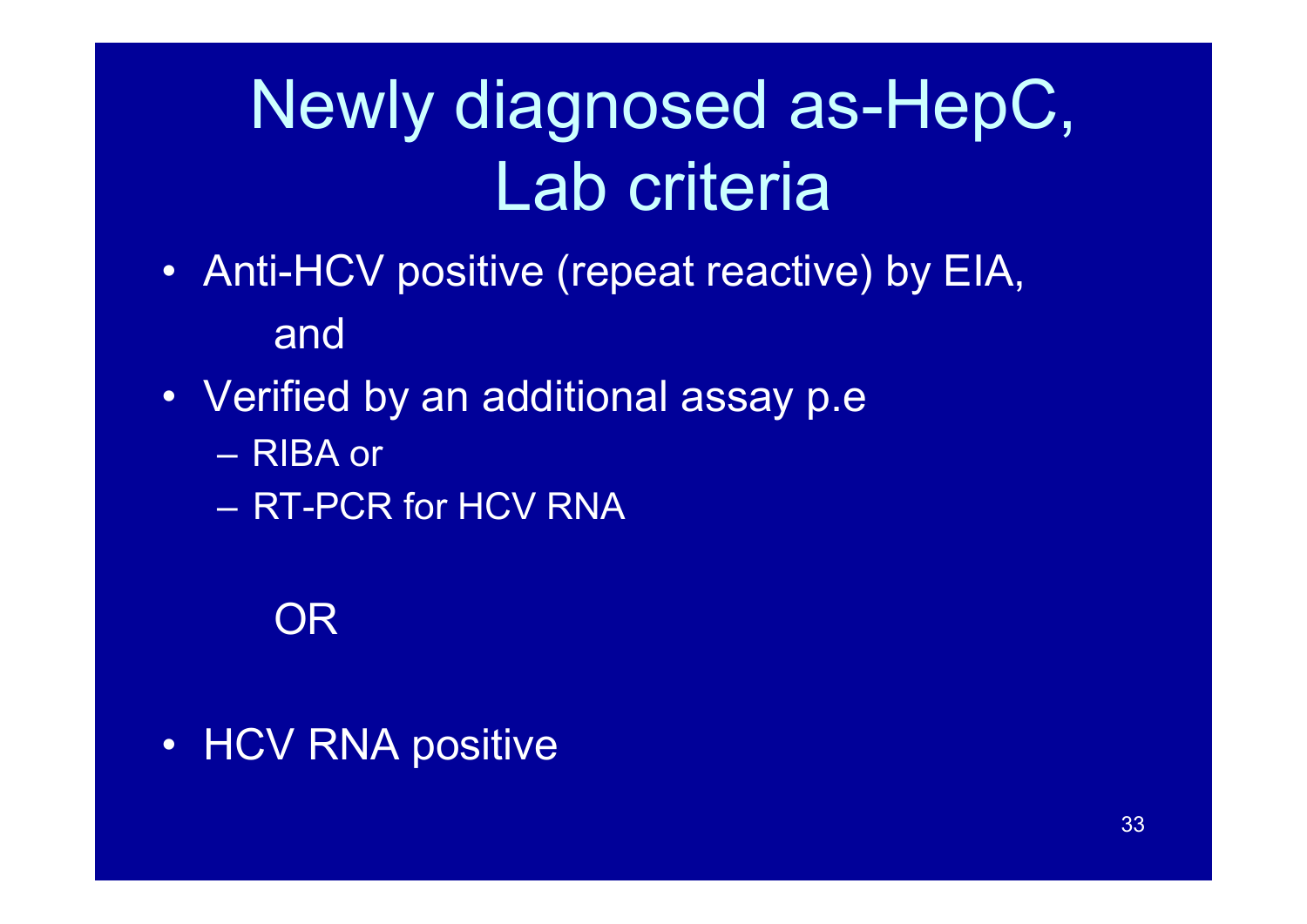# Newly diagnosed as-HepC, Case Classification

### • **Confirmed**:

### Asymptomatic Case diagnosed for first time and

- $\mathcal{L}_{\mathcal{A}}$  , where  $\mathcal{L}_{\mathcal{A}}$  is the set of the set of the set of the set of the set of the set of the set of the set of the set of the set of the set of the set of the set of the set of the set of the set of the  $-$  is laboratory confirmed
- **Probable:**

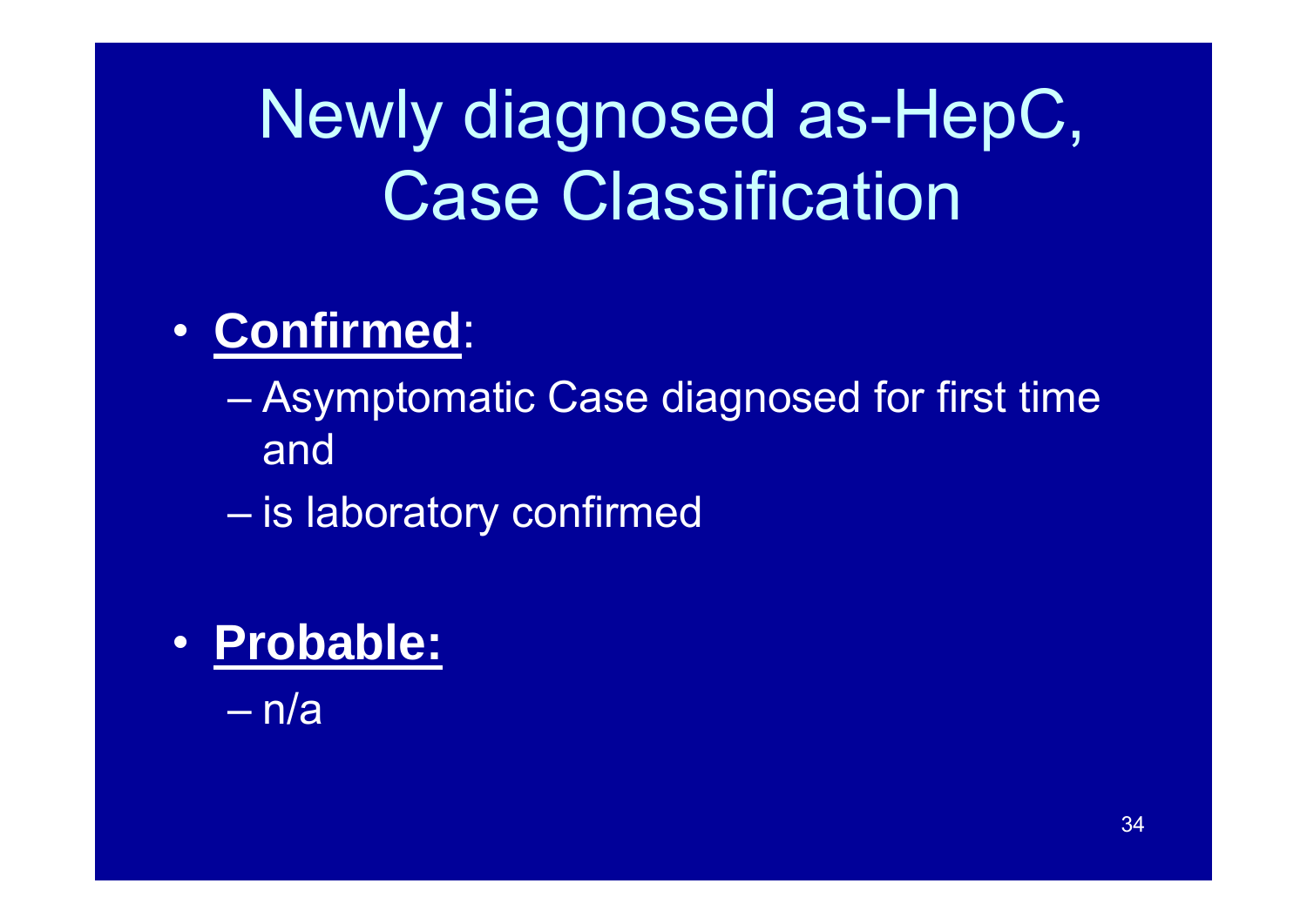### **Hepatitis C: incidence per 100.000 inhabitants, Greece**

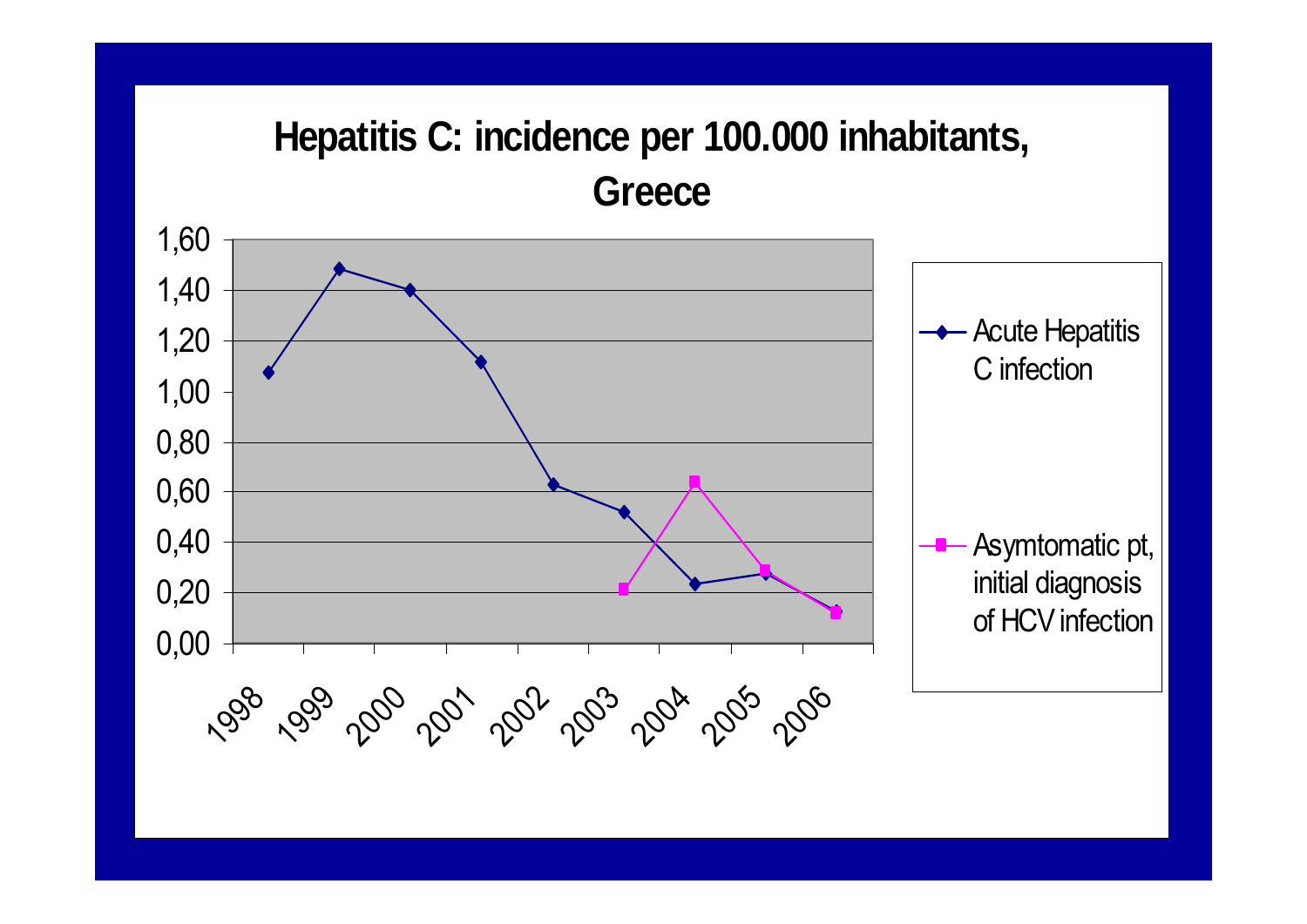#### **Acute Hepatitis C: incidence / age group**

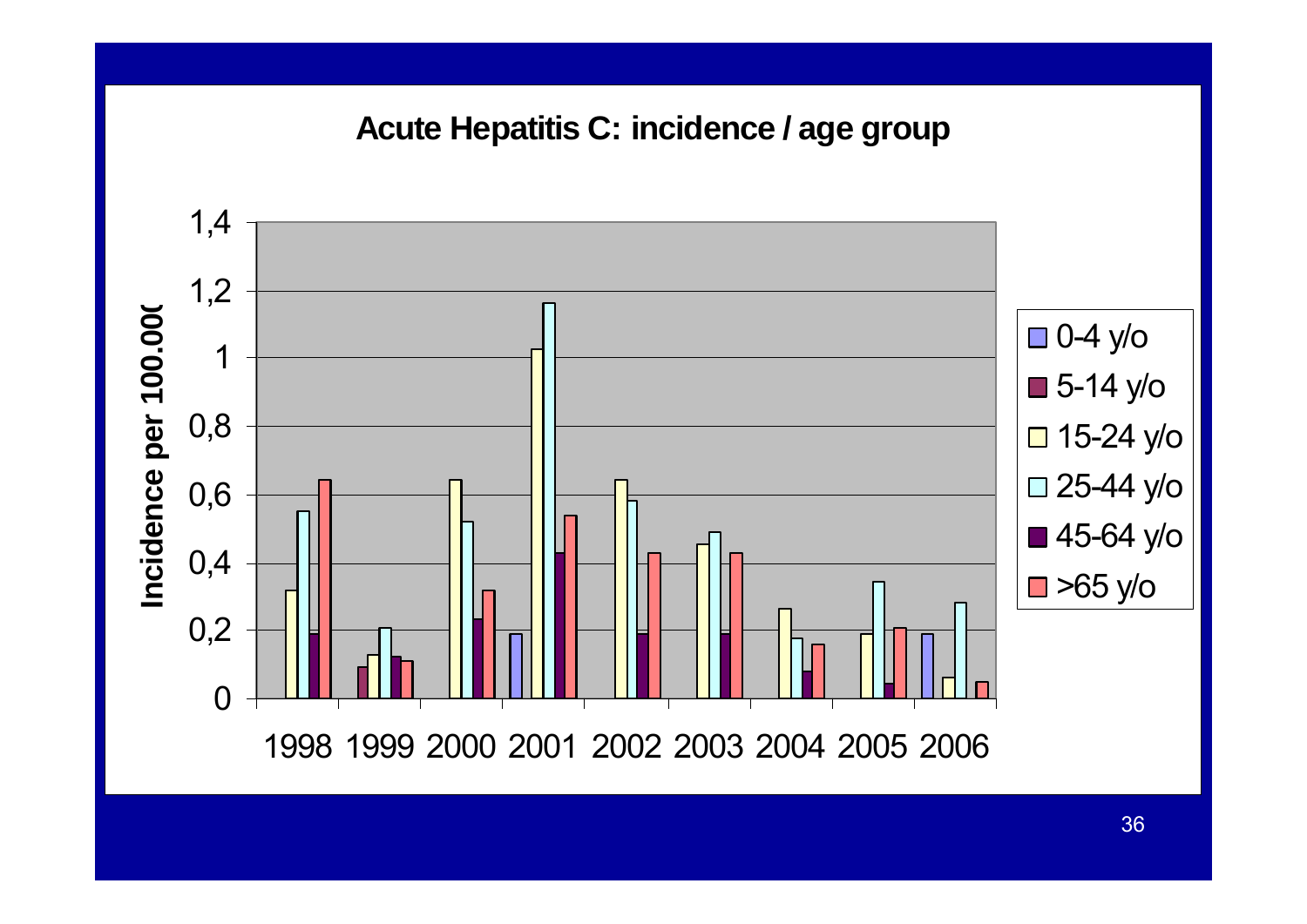### Acute Hepatitis C: Mean annual incidence/geographical region



Patient residence **Patient residence**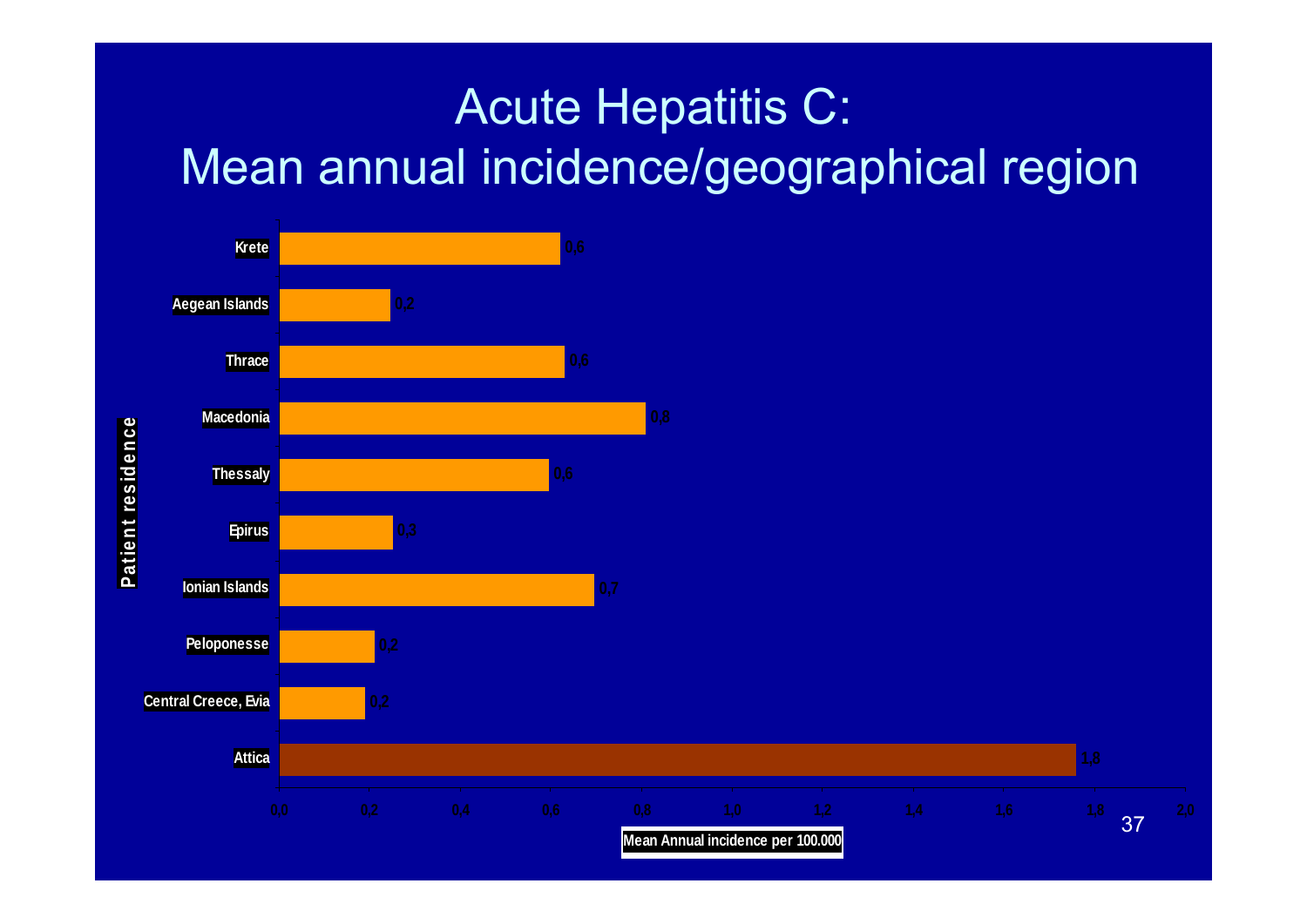## Chronic Hepatitis B & C

### • COHORT STUDY 2003

- National epidemiological study
- $-$  Sponsored by HCDCP
- 25 hepatology centers

### **Aim:**

Evaluate epidemiology / natural course of chronic Hepatitis B & C